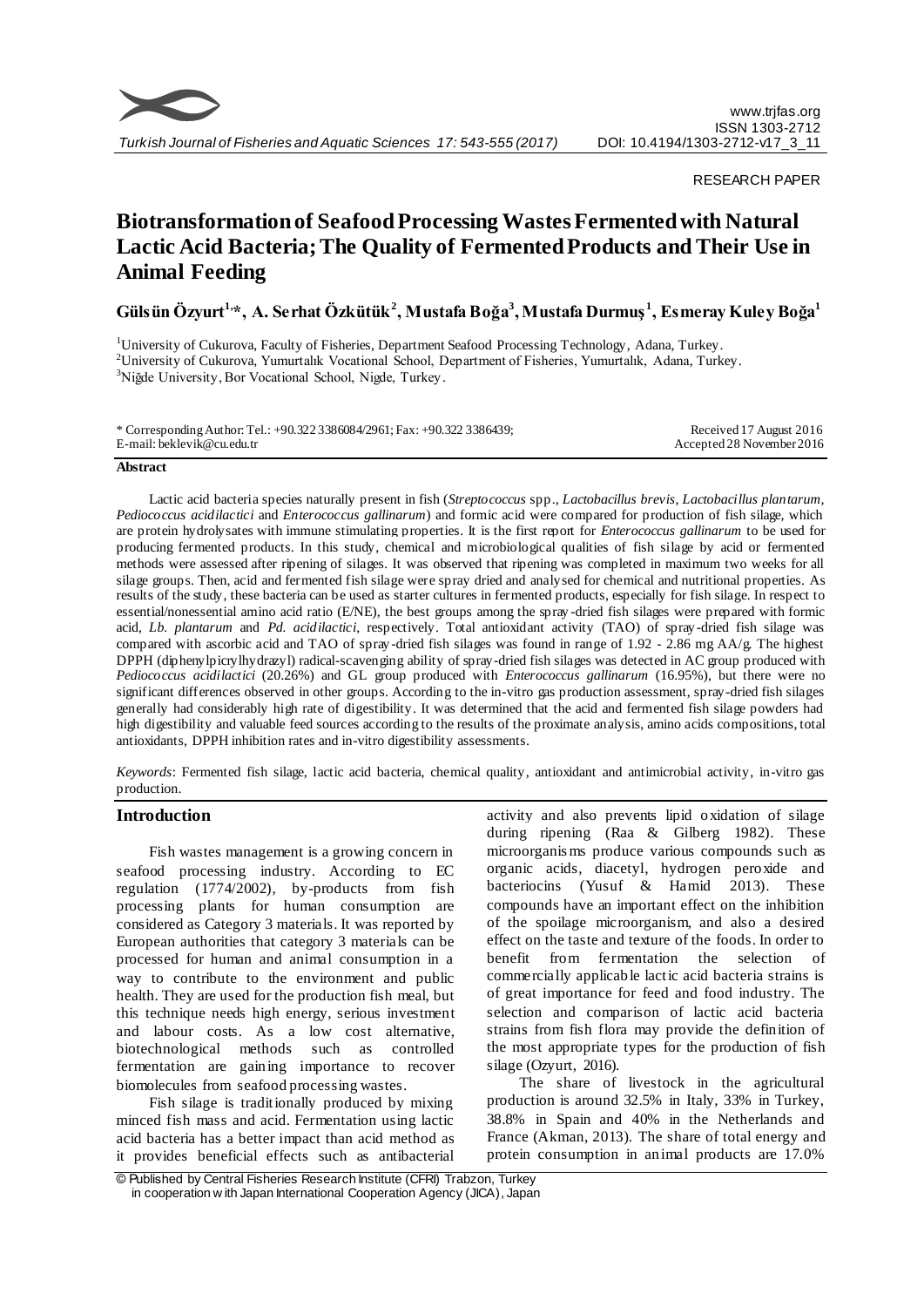and 38.4% in worldwide, respectively. Animal nutrition is one of the main limiting factors in animal production, especially in ruminants leading to proteins being the main restrictive components due to the limited presence and high cost of protein sources. Feed obtained from seafood waste has the potential usage as high protein supplements for farm animals. In several recent studies, antibacterial and antioxidant activities of lactic acid bacteria have been determined in fish silage (Sachindra & Bhaskar, 2008; Rai *et al*., 2009; Murthy, Rai, & Bhaskar, 2014). Van Hylckama Vlieg and Hugenholtz (2007) reported that when the lactic acid bacteria used as a starter culture for fermentation, these bacteria produced some organic acids with preservative and nutritional effect. It was also reported that fish silage was well accepted by the animal husbandry and gave comparable results with the commercial feed (Jangaard, 1987). Acceptable data were also obtained when fish silage was incorporated in ruminant feeds. Perez (1995) recorded that smaller quantities of fish silage could be used for the supplication of the necessary amino acids such as methionine and lysine for lactating dairy cows. Salas, Gutiérrez, Juárez, Flores, and Perea (2011) proposed the usage of the devil fish (*Pterigoplychthys* spp.) in silage for consumption of pigs, sheep and cattle species that are highly accepted for human consumption. Tejeda-Arroya *et al*. (2015) recorded that the inclusion of up to 18% of fish silage in the lamb diets might improve the productive performance and the ruminal fermentation kinetics without any negative effects. Some work have been done recently on fish silage (Tanuja, Mohanty, Kumar, Moharana, & Nayak, 2014; Nørgaard, Petersen, Tørring, Jørgensen, & Lærke, 2015; Ozyurt, Gökdoğan, Şimşek, Yuvka, Ergüven, & Kuley, 2016; Goosen, Wet, & Görgens, 2016), but limited research has been directed to the potential of using spray-dried fish silage in feed formulations. The aim of this study was to compare acid silage with fermented silages, which were produced by using lactic acid bacteria (LAB) naturally existing in fish, for biotransformation of the seafood processing wastes into silages. Therefore, five LAB strains (*Streptococcus* spp., *Lb*. *brevis*, *Lb*. *plantarum, Pd*. *acidilactici* and *Ent*. *gallinarum*) which were isolated from natural fish flora according to the PCR result in our previous study (Ozyurt *et al*., 2016) were selected as starter cultures for the production of fish silage fermentation.

## **Materials and Methods**

Total aerobic and anaerobic microorganis m counts, lactic acid bacteria, fungi, total coliform, patogen bacteria (*E. coli, Salmonella, Staphylococcus aureus, Listeria* spp.*),* pH, thiobarbituric acid-reactive substances (TBARs) and non-protein nitrogen analyses (NPN) were carried out on acid and fermented fish silages during maturation process at the start of this study. Then proximate compositions, amino acid compositions, antioxidant and antimicrobial activities of spray-dried acid and fermented fish silage were identified and the possibilities of their utilization in livestock as feed materials were investigated with in-vitro gas production techniques.

# **Bacterial Strains**

A total of eight LAB strains (*Enterococcus gallinarum, Streptococcus spp, Lactobacillus lactis*  subsp. *lactis, Lactobacillus brevis, Lactobacillus plantarum, Pediococcus acidilactici, Leuconostoc mesenteroides* subsp*. cremoris* and *Lactobacillus delbrueckii* subsp*. lactis*) were isolated from the natural fish flora (skin, muscle and gut of sea bream, mullet, sea bass, carp and European catfish) according to the PCR results in our previous study (Ozyurt *et al*., 2016). Five LAB strains (*Streptococcus* spp., *Lb*. *brevis*, *Lb*. *plantarum, Pd*. *acidilactici* and *Ent*. *gallinarum*) were selected as starter cultures for the production of fish silage fermentation according to the previous study results.

#### **Silage Preparation and Drying Conditions**

Six groups of silage trials which were acid (formic acid) and five bacteria (*Streptococcus* spp., *Lb*. *brevis*, *Lb*. *plantarum, Pd*. *acidilactici* and *Ent*. *gallinarum*) were carried out with the raw material of sea bass processing waste. Sea bass (*Dicentrarchus labrax*) processing wastes comprising of head, skin, frame and gut were collected from seafood processing plants located in Adana (Turkey) and transported in ice to the laboratory. Fish wastes were minced by a grinder and divided into six equal groups. Group 1 (control: C) included formic acid (3%) without any LAB inoculation. Group 2, 3, 4, 5 and 6 were inoculated with *Lb. plantarum* (LP)*, Pd. acidilactici*  (AC), *Ent. gallinarum* (EG), *Lb. brevis* (LB) and *Streptococcus* spp. (ST) respectively. After mincing, 15% molasses as a fermentable carbohydrate source were added to the mixture (Shirai *et al.*, 2001) and the mixture were inoculated with LAB strains  $(5\% , 10^8)$ cfu/ml). Then, 250 mg/kg butylated hydroxytoluene (BHT) and 2.2 g/kg potassium sorbate were added as an antioxidant and fungicide in all silage groups, respectively. Each group was conducted as triplicates and stored at room temperature (27-28°C) in plastic jars with caps and stirred daily until ripening.

Total aerobic and anaerobic microorganis m counts, lactic acid bacteria, fungi, total coliform, pathogen bacteria (*E. coli*, *Salmonella*, *Staphylococcus aureus* and *Listeria* spp*),* pH, TBARs and NPN analysis were carried out on a regular base  $(1<sup>st</sup>, 2<sup>nd</sup>$  and  $3<sup>rd</sup>$  week) until acid and fermented silage processes occurred. After the maturation process, in order to increase the shelf life of silages and to use them for other purposes, their lipid contents were extracted according to the method of Crexi, Souza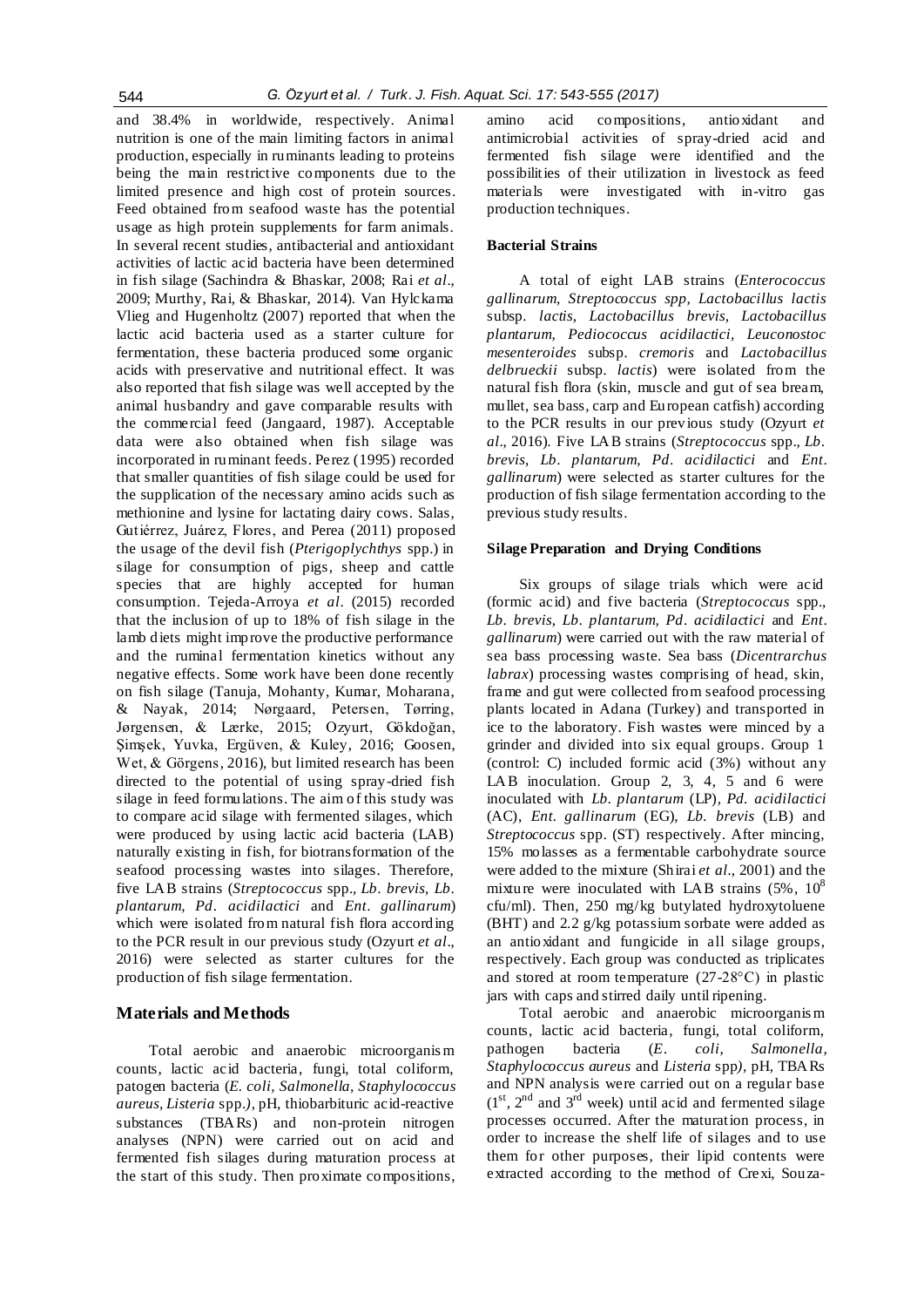Soares, & Pinto, (2009). After this process, all silage samples were spray dried using a Buchi Mini Spray Dryer (B-290, Switzerland). Before drying, the fish silages were mixed with maltodextrin (DE:18-20) in proportion of 1:1 (w/w, on dry basis) for an efficient drying. The solutions were constantly stirred during the drying process. The inlet and outlet temperatures were maintained at 160°C and 90°C, respectively. The aspiration rate was about 30  $\text{m}^3$ /h and the feeding rate was 20 ml/min. The powders obtained were kept at 4°C until analysed. As a result, spray-dried silages were analysed in terms of proximate compositions, amino acid compositions, antimicrobial and antioxidant activities and *in-vitro* gas production.

#### **Microbiological Analyses of Fish Silages**

Triplicate samples were taken to estimate the total viable counts (TVC) from each silage groups. Silage samples (10 g) were mixed with 90 ml of sterile Ringer solution (1/4 strength) and then stomached for 3 min. Further decimal dilutions were made, and then, 0.1 ml of each dilution was pipetted onto the surface of plate count agar (Fluka 70152, Steinheim, Switzerland) plates in triplicate. Then, plates were incubated for 2 days at 30°C. Total anaerobic bacteria was counted in plate count agar (Merck 1.05463) in anaerobic jars and incubated for 4 days at 20°C. Molds and yeast counts were evaluated using Potato Dextrose Agar (Oxoid, CM0139) and incubated for 5 days at 25°C. For total *Enterobacteriaceae* and lactic acid bacteria, violet red bile agar (VRBA, Merck 1.01406) and MRS agar (Merck 1.10660) were used. One ml aliquots of the each dilution were transferred to petri dishes using the pour plate method. They were incubated for 5 days (MRS agar) and 24 h (VRBA) at 30  $^{\circ}$ C.

Tryptone Bile Agar with X-Glucuronide (Oxoid, CM0945), a chromogenic medium was used for the detection of *E. coli*. Plates were incubated for 18-24 hr at 37 °C. Baird-Parker agar (Merck, 1.10675) was used for the *Staphylococcus aureus* counts. Plates were incubated at 37°C for 2 days. XLD agar (Merck, 1.05287) was used for the *Salmonella* counts. Plates were incubated at 37°C for 24 hours (ISO 6579:2002 Method). API 20E (BioMereux, France) was used to confirm bacterial isolates. *Listeria* spp. was enumerated according to the method of ISO 11290- 1:1996 using Palcam and Oxford Agar at 37°C for 24 hours. For confirmation of Listeria spp., API Listeria kit (BioMerieux, La Balme-les-Grottes, France) was used. The inoculated strip was incubated for 16-24h and the colour reactions were noted as either positive or negative. The gathered results were analysed using the APILAB PLUS software (Biomerieux, France).

#### **Chemical Analyses of Fish Silages**

pH was measured using a digital pH metre (WTW 315i, Germany). Non-protein nitrogen (NPN) analysis was used to estimate the protein autolysis. Samples (40 g) were stirred with TCA (60 ml, 20% thrichloracetic acid) and filtered. Then, the nitrogen content of filtrate was detected with Kjeldahl's procedure and expressed as NPN (AOAC 2002). Thiobarbituric acid-reactive substances (TBARs) were determined according to Tarladgis *et al*. (1960) to evaluate the oxidation stability in acid and fermented silages, and results were expressed as TBARs value, mg MDA (malondialdehyde) eq./ kg silages.

# **Proximate and Amino Acid Composition of Spray-Dried Fish Silages**

Moisture content and crude ash of acid and fermented fish silages were detected in an oven at 103°C and 550°C respectively until the weight of samples became constant. Crude proteins of silages were determined as described in AOAC (1999, 981.10) and crude lipid contents were measured using the procedure of Bligh and Dyer (1959). Amino acid compositions of acid and fermented fish silages were determined by the MAM (Food Institute of Marmara Research Centre), TUBITAK (Scientific and Technological Research Council of Turkey). A Shimadzu 20 Series UFLC (Ultra Fast Liquid Chromatography) with UV detection was used. The method was adapted from literature and modified by TUBITAK MAM (Dimova, 2003).

#### **Antioxidant Activity of Spray-Dried Fish Silages**

In-vitro antioxidant activities of spray-dried fish silages were evaluated with the analyses of both total antioxidant activity (TAO) and scavenging of DPPH (diphenylpicrylhydrazyl). Spray-dried fish silage (1 g) was mixed with distilled water (100 ml) and the mixture was stirred at room temperature for 30 min. Then, the mixture was centrifuged at 3000 g for 10 min and then the supernatant was used for further analyses. TAO of the spray-dried fish silages was determined by the phosphomolybdenum method of Prieto, Pineda, & Aguilar (1999). The sample (0.3 ml) was mixed with 3 ml of reagent solution [3.0 ml; 0.6 M sulphuric acid: 28 mM sodium phosphate: 4 mM ammonium molybdate (1:1:1 v*/*v*/*v)]. Reaction mixture was incubated in a water bath at 95°C for 90 min. After the samples cooled to room temperature, the absorbance was measured at 695 nm. TAO was expressed as μg of ascorbic acid equivalents (AAE) per mg of protein in spray-dried fish silage sample.

The scavenging effect of spray-dried fish silages on DPPH was analysed by using the method of Wu, Chen, & Shiau, (2003) with some minor modifications. Sample solutions were mixed with 1.5 ml of 0.1 mM DPPH in 95% ethanol. Then, the mixture was left for 30 min at room temperature, and the absorbance of the resulting solution was detected at 517 nm. A lower absorbance represented a higher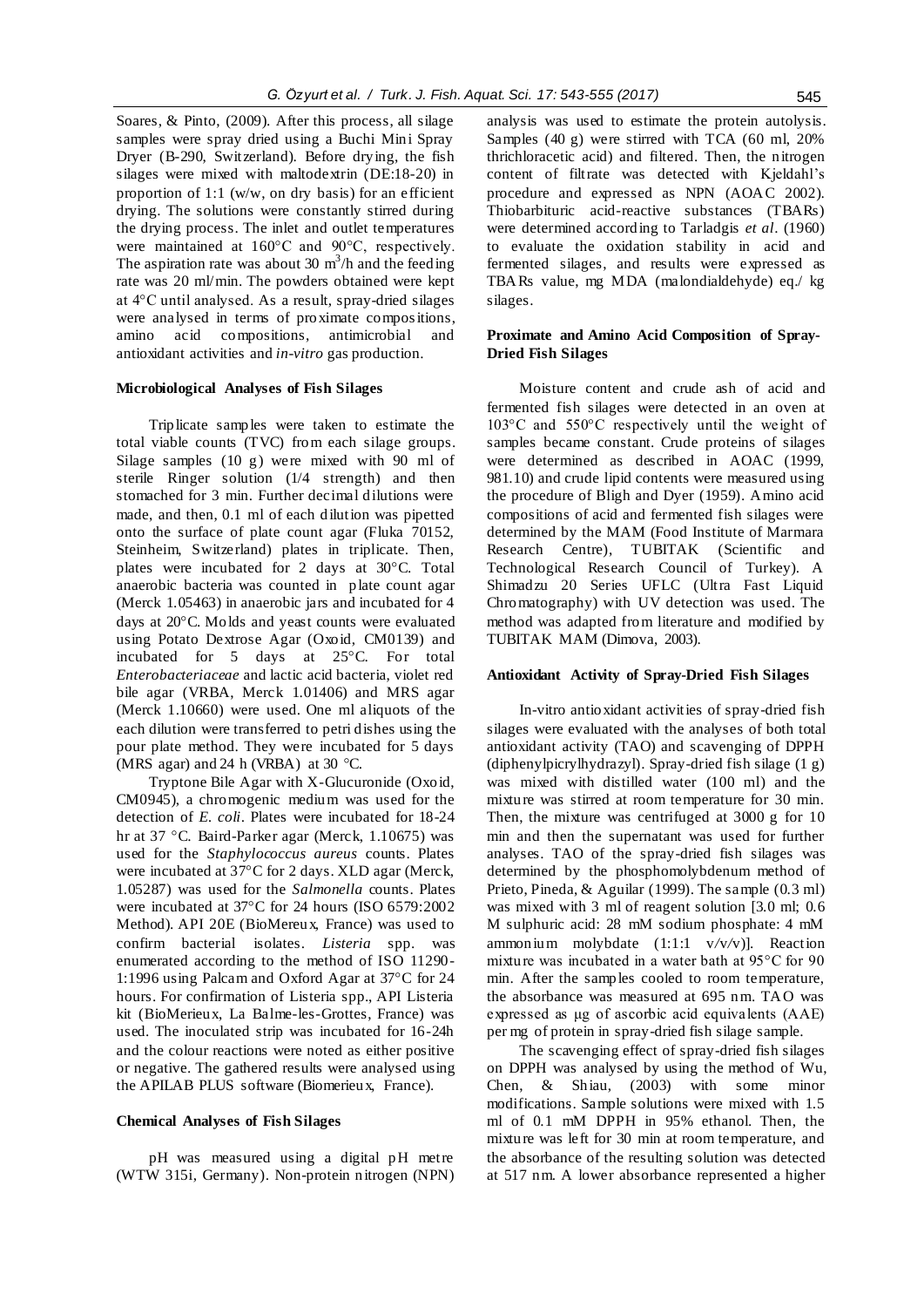DPPH scavenging activity. The scavenging effect on DPPH free radical was calculated by using the following equation:

Percentage inhibition (I%) : ((Blank absorbance−Sample absorbance)/Blank absorbance)×100%.

#### **Antimicrobial Activity of Spray-Dried Fish Silages**

Antimicrobial activity of silage was evaluated using the disc diffusion method (Murray *et al*. 1995) with minor modifications. The reference strains used in antimicrobial tests were *Staphylococcus aureus*  ATCC29213, *Escherichia coli* ATCC25922, *Klebsiella pneumoniae* ATCC700603, *Enterococus faecalis* ATCC29212, *Pseudomonas aeruginosa* ATCC27853, *Camplylobacter jejuni* ATCC 33560**,**  Salmonella Parathypi A NCTC13 and *Yersinia enterocolitica* NCTC 11175. Nutrient agar (Merck 1.05450) was used as the standard test medium for bacteria. The agar plate was spread with the inoculum containing  $10^8$  cfu/ml pathogenic bacteria. Fifty  $\mu$ L of undiluted spray-dried fish silage (50 mg/ml) were pipetted on sterile filter paper discs (diameter 6 mm), which were allowed to dry in an open sterile petri dish in a biological safety cabinet with vertical laminar flow. Paper discs were placed on the inoculated agar surfaces. After incubation at 37±1°C for 18–24 h for bacteria, diameters (mm) of the zones of bacterial inhibition minus the disc diameter were recorded. Each test was performed in triplicate and the results were analysed for statistical significance. Antibiotics with positive responses were used as controls for the plates. Tetracycline and Neomycine served as positive controls on bacteria.

The determination of the minimum inhibitory concentration (MIC) was carried out as described by the Clinical and Laboratory Standards Institute (2008). One μL of Muller Hinton Broth (MHB) was added in each test tube. One ml of spray-dried fish silage (with stock solution of 50 mg/ml) was added to the first tube in each series (after removing the same volume of broth) and a serial dilution technique was used to find the minimal concentration of fish silage. Bacterial suspension was adjusted to match the 0.5 McFarland turbidity standard  $(10^6 \text{ cftu/ml})$ . The inoculum suspension (1 ml) of each bacterial strain was then added to each tube containing silage powder. The final concentrations of the silage powder were 50, 25, 12.5, 6.25, 3.125, 1.56, 0.78, 0.39, 0.19 mg/ml. The tubes were incubated at 35°C for 18–24 hours after which the MIC was recorded as the lowest concentration producing no visible growth (absence of turbidity and/or precipitation) as observed through naked eye.

# **In-Vitro Gas Production of Spray-Dried Fish Silages**

The study conducted in Cukurova University, Faculty of Agriculture Research Farm. All measurements were based on 100% dry matter in triplicate. Spray-dried fish silages were incubated *in vitro* with rumen fluid in calibrated glass syringes following the procedures of Menke and Steingass (1988)*.* Rumen fluid was obtained from an eight year old and approximately 550 kg body weight of one fistulated Holstein infertile cow after one week adjustment period of a diet. Fistulated Holstein infertile cow fed twice daily with a diet containing rough feed (60%) and concentrate (40%). Basal diet (corn silage and concentration feed) was included 2500 kcal/kg metabolizable energy and with a content of 16% crude protein. Rumen fluid was collected before morning feeding, squeezed through four layers of cheesecloth and flushed with  $CO_2$ . Then the rumen fluid was added to a buffered mineral solution in the ratio of 1:2. Approximately 0.200 g dry weight of spray-dried fish silages samples were weighed in triplicate into calibrated glass syringes of 100 ml. The syringes were pre -warmed at 39°C before the injection of 30 mL rumen fluid-buffer mixture into each syringe followed by the incubation in a water bath at 39°C.

Gas production was recorded at 3, 6, 12, 24, 48, 72 and 96 h after incubation and corrected with blank incubation. Cumulative gas production data of fish silages were fitted to non-linear exponential model as:  $Y = a+b$  (1-e<sup>-ct</sup>) (Orskov & McDonald 1979).

Where "Y" was gas production at time t. "a" was the gas production from the immediately soluble fraction (ml). "b" was the gas production from the insoluble fraction (ml). "c" was the gas production rate constant  $(h^{-1})$  and "t" was the incubation time (h). "a+b" was the potential gas production (mL).

Metabolizable energy (ME, MJ/kg DM) values of spray-dried fish silages were estimated as follows (Menke & Steingass 1988):

#### ME (MJ/kg DM) = 1.06+0.157GP+0.084CP+0.22EE-0.081CA

where, " GP" was 24 h net gas production (mL/200 mg DM), "CP" was crude protein (%), "EE" was ether extract (%, at 100% dry matter), "CA" was crude ash content (%, at 100% dry matter).

Organic matter digestibility (OMD, %) values of spray-dried fish silages were calculated using the equation of Close and Menke (1986) as follows:

#### OMD, %=0.7602GP+0.6365CP+22.53

where "CP" was crude protein (%), "GP" was net gas production (ml/200 mg DM) at 24 h of incubation.

Net energy for lactation  $(NE_L, MJ/kg$  DM) values of spray-dried fish silages were calculated using the equation of Menke and Steingass (1988) as follows:

 $NE<sub>L</sub>(MJ/kg DM) = 0.075GP + 0.087CP + 0.161EE + 0.056$ NFE-2.422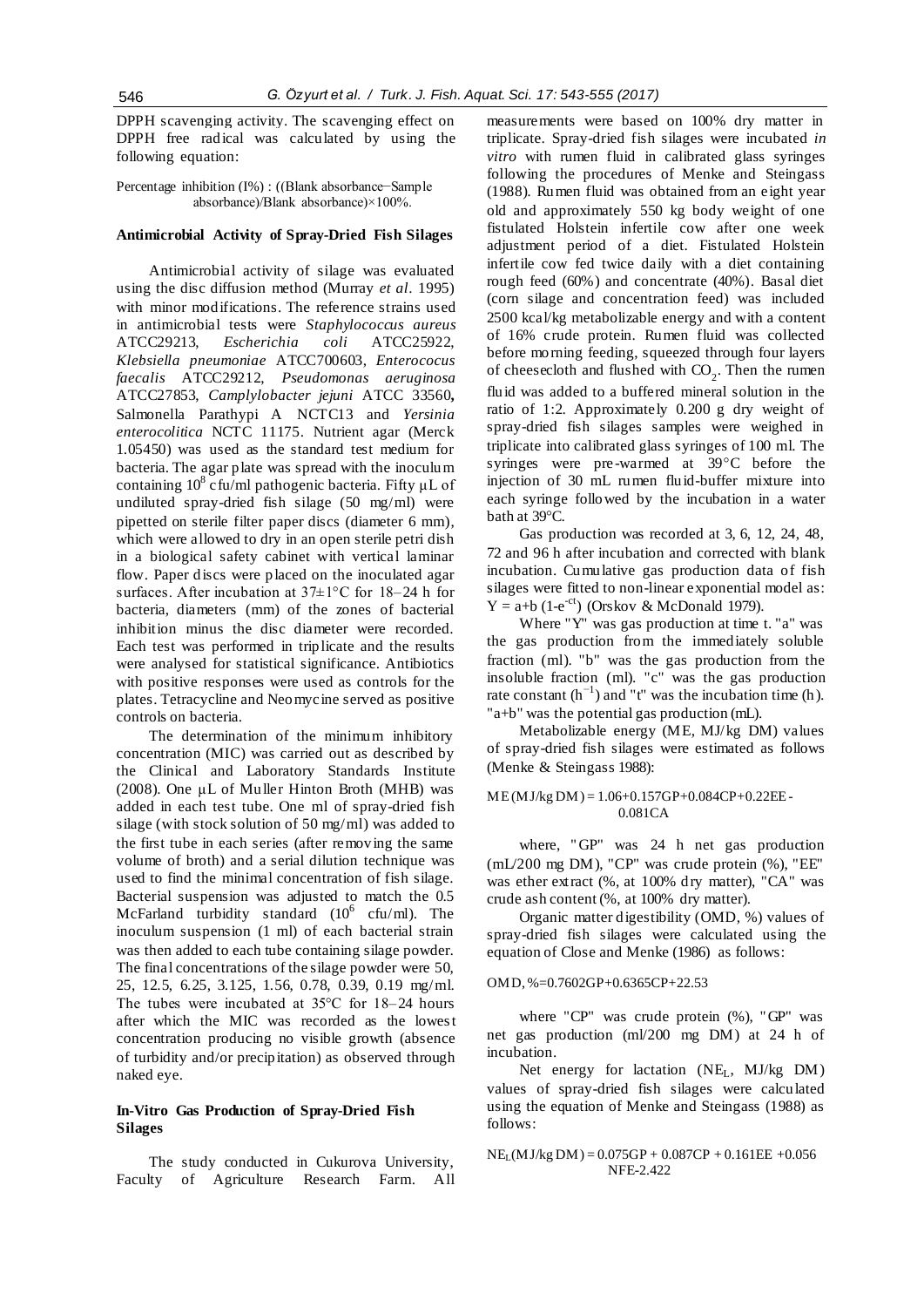where, " GP" was 24 h net gas production (mL/200 mg DM), "CP" was crude protein (%), "EE" was ether extract (%, at 100% dry matter), "NFE" was nitrogen free extract (%).

## **Statistical analyses**

Differences between means were analysed by one-way analysis of variance (ANOVA) followed by Duncan's multiple range test.

## **Results and Discussion**

## **Chemical Assessment of Fish Silages**

Acid and fermented fish silages were stirred regularly every day for two weeks and their pH values were measured daily. The changes of pH values of acid and fermented fish silages produced by sea bass wastes are given in Table 1. The initial pH value for the acid silage was recorded as 3.42, while it was measured as 6.11 to 6.27 in fermented fish silages. pH showed a more rapid decrease in acid silage after the addition of formic acid, while the pH of fermented silages decreased gradually. After two weeks, the recommended pH values (pH 4.5) for fish silages were reached in fermented ones and the values also remained stable under this value after ripening for a week. Fish or fish wastes contain slight amounts of fermentable sugar. Therefore, an additional energy source must be added for fermentation to fish silages for lactic acid bacterial growth. In our case, molasses were added in order to provide this. The decrease in pH in fermented silages showed a prominent utilization of the energy source, the occurrence of organic acids and subsequently the inhibition of the growth of spoilage microorganis m were also observed (Ozyurt, 2016).

NPN contents which express the protein

solubilisation were measured for three weeks and showed in Table 2. NPN values show the protein degradation which was caused by the release of free amino acids and short chained peptides. The degree of this hydrolysis can change depending on the factors such as temperature, storage time and the structure of the raw material. It was reported that NPN contents of silages were increased as the storage time and temperature increased (Özyurt *et al*., 2016; Bhaskar & Mahendrakar, 2007). In this study, the initial NPN value of raw fish wastes was  $0.09\pm0.00$  g/100g after the silage production and the values in all silage groups showed significant increases during the three week trial period ( $P<0.05$ ). Although the lowest NPN value was observed in the AC group  $(0.39 \text{ g}/100 \text{g})$  in the first week  $(P<0.05)$ , there were no significant differences among the groups (P>0.05) at the second and third weeks (0.40-0.48 g/100g and 0.45-0.54 g/100g, respectively). Some researchers observed that ensiling by acid caused higher protein solubilisation values compared to fermented ones (El-Ajnaf, 2009). However, such relationship between acid and fermented fish silages was not observed in this study.

Lipid oxidation measurements in acid and fermented silages were analysed by TBARs which quantifies the secondary products of the lipid oxidation. In Table 2, the initial TBARs value of raw sea bass wastes and the changes of TBARs values of acid and fermented silages during a three week period can be seen. The initial TBARs value of raw fish wastes was detected as 0.81 mg MDA eq./kg. In the first week of ripening significant increases in TBARs values were observed in LP, AC and BR groups which were fermented with *Lb. plantarum*, *Pd. acidilactici* and *Lb. brevis,* respectively (P<0.05). TBARs values of FA, GL and ST showed no significant differences to raw material in the first week (P>0.05). During storage, although some fluctuations in TBARs values of all silage groups

| Days       | FA.                             | LP                             | AC                             | GL.                            | BR.                            | ST.                           |
|------------|---------------------------------|--------------------------------|--------------------------------|--------------------------------|--------------------------------|-------------------------------|
| $\Omega$ . | $3.42 \pm 0.02^{aA}$            | $6.27 \pm 0.01^{kD}$           | $6.11 \pm 0.01^{kB}$           | $6.17 \pm 0.04$ <sup>BC</sup>  | $6.22 \pm 0.05^{kCD}$          | $6.27 \pm 0.03$ <sup>JD</sup> |
| 1.         | $3.65 \pm 0.01^{\text{cA}}$     | $5.79 \pm 0.04$ <sup>jD</sup>  | $5.46\pm0.01$ <sup>jB</sup>    | 5.80 $\pm$ 0.05 <sup>kD</sup>  | $5.81 \pm 0.03$ <sup>jD</sup>  | $5.57 \pm 0.04$ <sup>iC</sup> |
| 2.         | $3.67 \pm 0.00$ <sup>cA</sup>   | $5.11 \pm 0.01$ <sup>iC</sup>  | $5.11 \pm 0.01$ <sup>iC</sup>  | 5.04 $\pm$ 0.02 <sup>JB</sup>  | $5.09 \pm 0.00^{\rm iC}$       | $5.06 \pm 0.00$ <sup>hB</sup> |
| 3.         | $3.70 \pm 0.00$ <sup>dA</sup>   | $5.01 \pm 0.01$ <sup>hC</sup>  | $5.06 \pm 0.01$ <sup>hE</sup>  | $4.97 \pm 0.02$ <sup>iB</sup>  | $5.01 \pm 0.01$ <sup>hC</sup>  | $5.04 \pm 0.01$ <sup>hD</sup> |
| 4.         | $3.71 \pm 0.01$ <sup>dA</sup>   | $5.01 \pm 0.00$ <sup>hD</sup>  | $5.05 \pm 0.01$ <sup>hE</sup>  | $4.93 \pm 0.01$ <sup>ghB</sup> | $5.01 \pm 0.01$ <sup>hD</sup>  | $4.99 \pm 0.01$ <sup>gC</sup> |
| 5.         | $3.76 \pm 0.00$ <sup>efA</sup>  | $5.01 \pm 0.00$ <sup>hC</sup>  | $5.05 \pm 0.01$ <sup>ghD</sup> | $4.91 \pm 0.01$ <sup>gB</sup>  | $5.00 \pm 0.00$ <sup>hC</sup>  | 4.90 $\pm$ 0.02 <sup>fB</sup> |
| 6.         | $3.80 \pm 0.02$ <sup>ghA</sup>  | $5.00 \pm 0.00^{hD}$           | $5.00 \pm 0.00$ <sup>gD</sup>  | $4.82 \pm 0.01$ <sup>eB</sup>  | $4.92 \pm 0.01$ <sup>gC</sup>  | $4.83 \pm 0.00^{eB}$          |
| 7.         | $3.75 \pm 0.00$ <sup>eA</sup>   | $4.83 \pm 0.00$ <sup>gB</sup>  | $4.96 \pm 0.01$ <sup>fE</sup>  | $4.83 \pm 0.00^{\mathrm{eB}}$  | $4.91 \pm 0.00$ <sup>gD</sup>  | $4.88 \pm 0.00$ <sup>fC</sup> |
| 8.         | $3.79 \pm 0.01$ <sup>fgA</sup>  | $4.77 \pm 0.01$ <sup>fB</sup>  | $4.81 \pm 0.08$ <sup>eB</sup>  | 4.94 $\pm$ 0.01 <sup>hic</sup> | $4.95 \pm 0.02$ <sup>gC</sup>  | 4.91 $\pm$ 0.03 <sup>fC</sup> |
| 9.         | $3.79 \pm 0.01$ <sup>fgA</sup>  | $4.65 \pm 0.01^{\text{eB}}$    | $4.71 \pm 0.02$ <sup>dC</sup>  | $4.87 \pm 0.02$ <sup>fE</sup>  | $4.80 \pm 0.03$ <sup>fD</sup>  | $4.73 \pm 0.04$ <sup>dC</sup> |
| 10.        | $3.82 \pm 0.01$ hiA             | $4.54 \pm 0.02$ <sup>dB</sup>  | $4.54 \pm 0.02$ <sup>cB</sup>  | $4.73 \pm 0.02$ <sup>dE</sup>  | $4.67 \pm 0.03^{eD}$           | $4.62 \pm 0.03$ <sup>cC</sup> |
| 11.        | $3.85 \pm 0.02$ <sup>iA</sup>   | $4.55 \pm 0.02$ <sup>dC</sup>  | $4.47 \pm 0.02$ <sup>bB</sup>  | $4.60 \pm 0.01$ <sup>cD</sup>  | $4.59 \pm 0.02$ <sup>dD</sup>  | 4.59 $\pm$ 0.01 <sup>cD</sup> |
| 12.        | $3.61 \pm 0.03^{bA}$            | $4.51 \pm 0.02$ <sup>cCD</sup> | $4.46 \pm 0.03^{b}$            | $4.61 \pm 0.04$ <sup>cE</sup>  | $4.47 \pm 0.02$ <sup>cBC</sup> | $4.55 \pm 0.02$ <sup>bD</sup> |
| 15.        | $3.77 \pm 0.04$ <sup>efgA</sup> | $4.38 \pm 0.02$ <sup>bB</sup>  | $4.39 \pm 0.06$ <sup>aB</sup>  | $4.46 \pm 0.02$ <sup>bB</sup>  | $4.39 \pm 0.05^{bB}$           | $4.40 \pm 0.06$ <sup>aB</sup> |
| 21.        | $3.75 \pm 0.03^{\text{eA}}$     | $4.34 \pm 0.04$ <sup>aB</sup>  | $4.35 \pm 0.03$ <sup>aB</sup>  | $4.40 \pm 0.03$ <sup>aB</sup>  | $4.35 \pm 0.04$ <sup>aB</sup>  | $4.38 \pm 0.05$ <sup>aB</sup> |

Table 1. Changes of pH values in acid and fermented fish silages

FA: Formic Acid; LP: *Lb. plantarum;* AC: *Pd. acidilactici*; GL: *Ent. gallinarum;* BR: *Lb. brevis* ST: *Streptococcus* spp

The values are expressed as mean  $\pm$  standard deviation, n=4

Values in a same column followed by different letters (a-l) indicate significant differences of the parameter with respect to the storage time  $(P<0.05)$ .

Values in a same line followed by different letters (A-E) indicate significant differences of the parameter with respect to the kind of silage (P<0.05).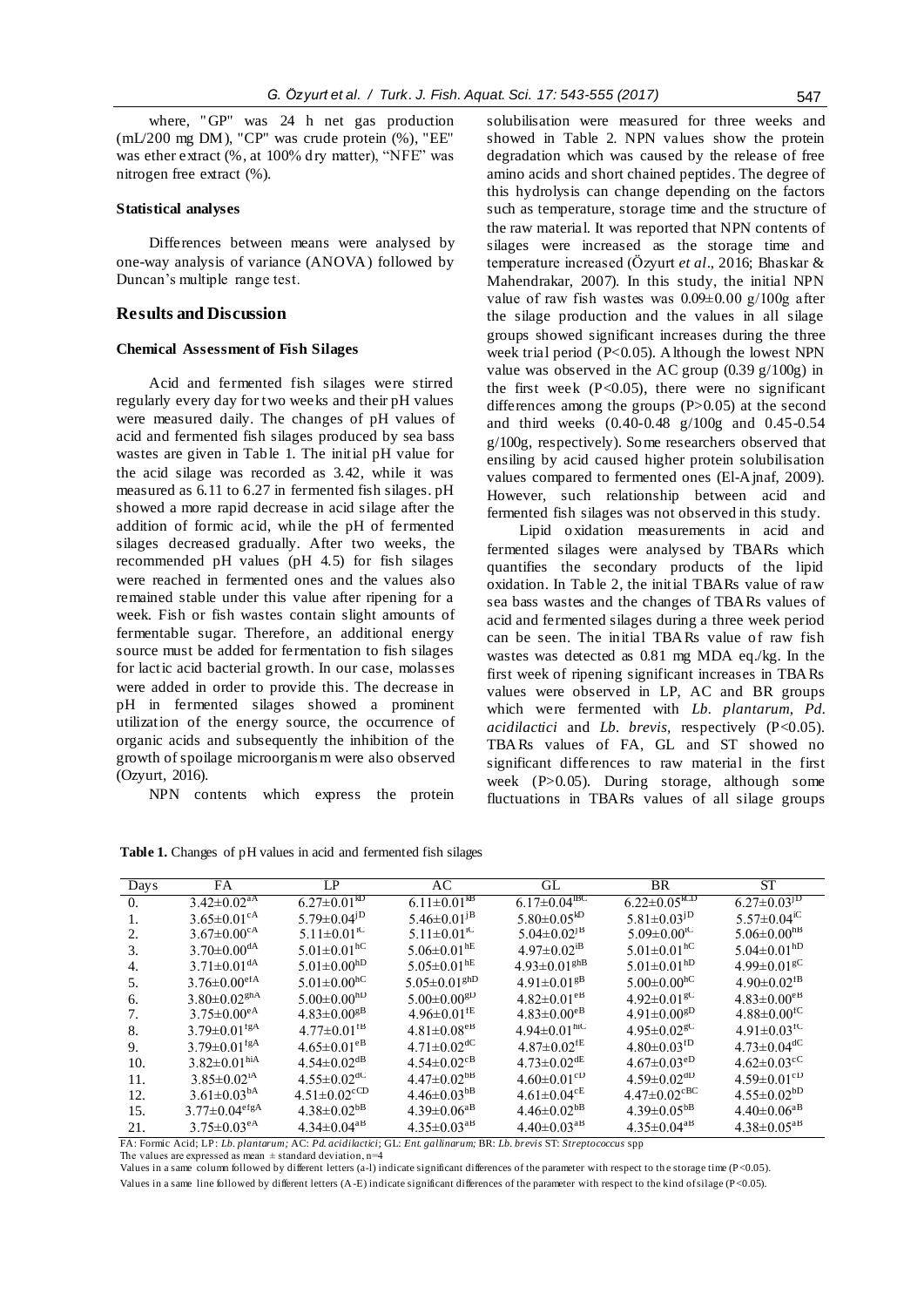**Table 2.** Non-protein nitrogen values (NPN) and Thiobarbituric acid-reactive substances values (TBARs) of acid and fermented fish silages

|                        | Silage Groups | Raw fish wastes   | I. Week                        | II. Week                       | III. Week                     |
|------------------------|---------------|-------------------|--------------------------------|--------------------------------|-------------------------------|
|                        | FA            |                   | $0.58 \pm 0.01$ <sup>bBC</sup> | $0.48 \pm 0.03bA$              | $0.45 \pm 0.07^{bA}$          |
|                        | LP            |                   | $0.61 \pm 0.06$ <sup>cC</sup>  | $0.40 \pm 0.00^{bA}$           | $0.46 \pm 0.03^{\text{bA}}$   |
| $NPN$ (g/100g)         | AC            | $0.09 \pm 0.00^a$ | $0.39 \pm 0.00^{bA}$           | $0.40 \pm 0.03^{\text{bA}}$    | $0.54 \pm 0.05$ <sup>cA</sup> |
|                        | GL            |                   | $0.61 \pm 0.02$ <sup>dBC</sup> | $0.45 \pm 0.01bA$              | $0.54 \pm 0.01$ <sup>cA</sup> |
|                        | BR            |                   | $0.56 \pm 0.03$ <sup>cBC</sup> | $0.43 \pm 0.02^{\text{bA}}$    | $0.46 \pm 0.01bA$             |
|                        | <b>ST</b>     |                   | $0.50 \pm 0.00^{b}$            | $0.48 \pm 0.06^{\rm bA}$       | $0.45 \pm 0.02^{\text{bA}}$   |
|                        | FA            |                   | $1.10 \pm 0.01$ <sup>aC</sup>  | $1.03 \pm 0.03$ <sup>aD</sup>  | $1.85 \pm 0.45^{0B}$          |
|                        | LP            |                   | $1.11 \pm 0.01^{\text{dC}}$    | $0.96 \pm 0.03$ <sup>bC</sup>  | $1.05 \pm 0.03$ <sup>cA</sup> |
| TBAR <sub>s</sub> (mg) | AC            | $0.81 \pm 0.02^a$ | $1.11 \pm 0.01^{\circ}$        | $0.98 \pm 0.00$ <sup>bCD</sup> | $1.07 \pm 0.06^{\text{cA}}$   |
| $MDA$ eq./kg)          | GL            |                   | $1.03 \pm 0.04$ <sup>aB</sup>  | $0.89 \pm 0.07$ <sup>aB</sup>  | $1.04 \pm 0.32$ <sup>aA</sup> |
|                        | BR            |                   | $1.08 \pm 0.05$ <sup>bC</sup>  | $0.86 \pm 0.04$ <sup>aB</sup>  | $1.05 \pm 0.05^{bA}$          |
|                        | <b>ST</b>     |                   | $0.85 \pm 0.03$ <sup>aA</sup>  | $0.80 \pm 0.01$ <sup>aA</sup>  | $1.01 \pm 0.05^{bA}$          |

FA: Formic Acid; LP: *Lb. plantarum;* AC: *Pd. acidilactici*; GL: *Ent. gallinarum;* BR: *Lb. brevis* ST: *Streptococcus* spp

The values are expressed as mean  $+$  standard deviation,  $n=3$ 

Values in a same line followed by different letters (a-d) indicate significant differences of the parameter with respect to the storage time (P<0.05).

Values in a same column followed by different letters (A-D) indicate significant differences of the parameter with respect to the kind of silage (P<0.05).

were observed, it was recorded that these values were below the limit value (5 mg MDA eq./kg) according to Schormüller (1969). On the other hand, the TBARs value of FA group which was produced with formic acid was significantly higher than the fermented silages. It is suggested that lipid oxidation generally increases with the declining of pH because low pH promotes lipid oxidation. Jacobsen, Timm, and Meyer, (2001) reported that when pH value is decreased below 6.0, the iron bridges are broken, and iron ions become more active at lower pH levels for to promote the oxidation. Similar observations were detected at the second and third weeks in this study. Generally, the fluctuations defined in TBARs values of all groups might be emerged by the interactions of MDA with other components of muscle such as proteins, nucleic acids, nucleotides and other aldehydes. BHT which has the preventive effect concerning lipid peroxidation are commonly used as synthetic antioxidant. It can be also stated that the addition of BHT (250 mg/kg) was quite effective for the stabilization of lipids in fish silages in this study.

#### **Microbiological Assessment of Fish Silages**

*E. coli, Salmonella* spp*., Staph. aureus* and *Listeria* spp. were not detected in any analysed silage samples. Yeast and mold were also not found in tested samples. This could be due to the use of potassium sorbate in silage.

Initial TVC of seafood processing waste was 4.3 log cfu/g (Figure 1A). It was reported that fresh sardine processing waste contained  $4.5 \times 10^5$  cfu/g total viable count (Zahar, Benkerroum, Guerouali, Laraki, & El Yakoubi, 2002). Application of formic acid resulted in a significant inhibition effect on bacterial growth in the first week of fermentation. At the end of the storage period, acid silage (FA) had 3.6 log cfu/g bacterial load. Significant reduction in bacterial number was also observed for fish visceral waste until the 4<sup>th</sup> week of storage (Bhaskar & Mahendrarkar,

2008). Santana-Delgado, Avila, and Sotelo, (2008) also observed a considerable reduction in aerobic bacterial growth in mackerel silage. A highly significant reduction in the total bacterial load in acid silage prepared from the dressing waste of fresh water fish with (Formic acid+Hydrochloric acid+Butyl Hydroxyl Toluene (FHB)) and without (Formic acid+Hydrochloric acid (FH)) the addition of synthetic antioxidant Butyl Hydroxyl Toluene (BHT) was reported on the  $2^{nd}$  day (Tanuja *et al.*, 2014). Bello, Cardillo, and Martínez, (1993) also reported that fermented fish silage mixed with molasses, fruits (pineapple and papaya), sorbate and a starter of *Lb. plantarum* ATCC8014 showed only a few aerobic mesophilic organis ms due to low pH values and a development of lactic acid bacteria. In the current study, among fermented silage the highest bacterial count was observed for ST (4.17 log cfu/g), whilst BR and GL had the lowest bacterial growth (3.8 and 3.9 log cfu/g, respectively) at the end of storage period.

Total anaerobic bacterial count was given in Figure 1B. Seafood processing waste initially had anaerobic bacterial count of 3.73 log cfu/g. Increases in anaerobic bacterial counts of all groups tested were observed throughout the storage period, especially at the end of the second week. Although total anaerobic bacterial count in acid silage reached to 5.0 log cfu/ml at the  $3<sup>rd</sup>$  week, the bacterial load in fermented silages were above 8.6 log cfu/g. Among fermented silages, GL*,* ST and LP showed the highest anaerobic bacterial loads at the end of storage period.

Initial lactic acid bacteria count in seafood processing waste was 3.2 log cfu/g and remained below 6.2 log cfu/g in acid silage throughout the storage period (Figure 1C). However, at the end of storage the highest lactic acid bacteria counts were found to be 10.5 and 10.6 log cfu/g from ST and LP, respectively. Significant increases in lactic acid bacterial counts were also observed in sardine fillets inoculated with *Lactobacillus delbrueckii* subsp. *delbrueckii* during fermentation for two weeks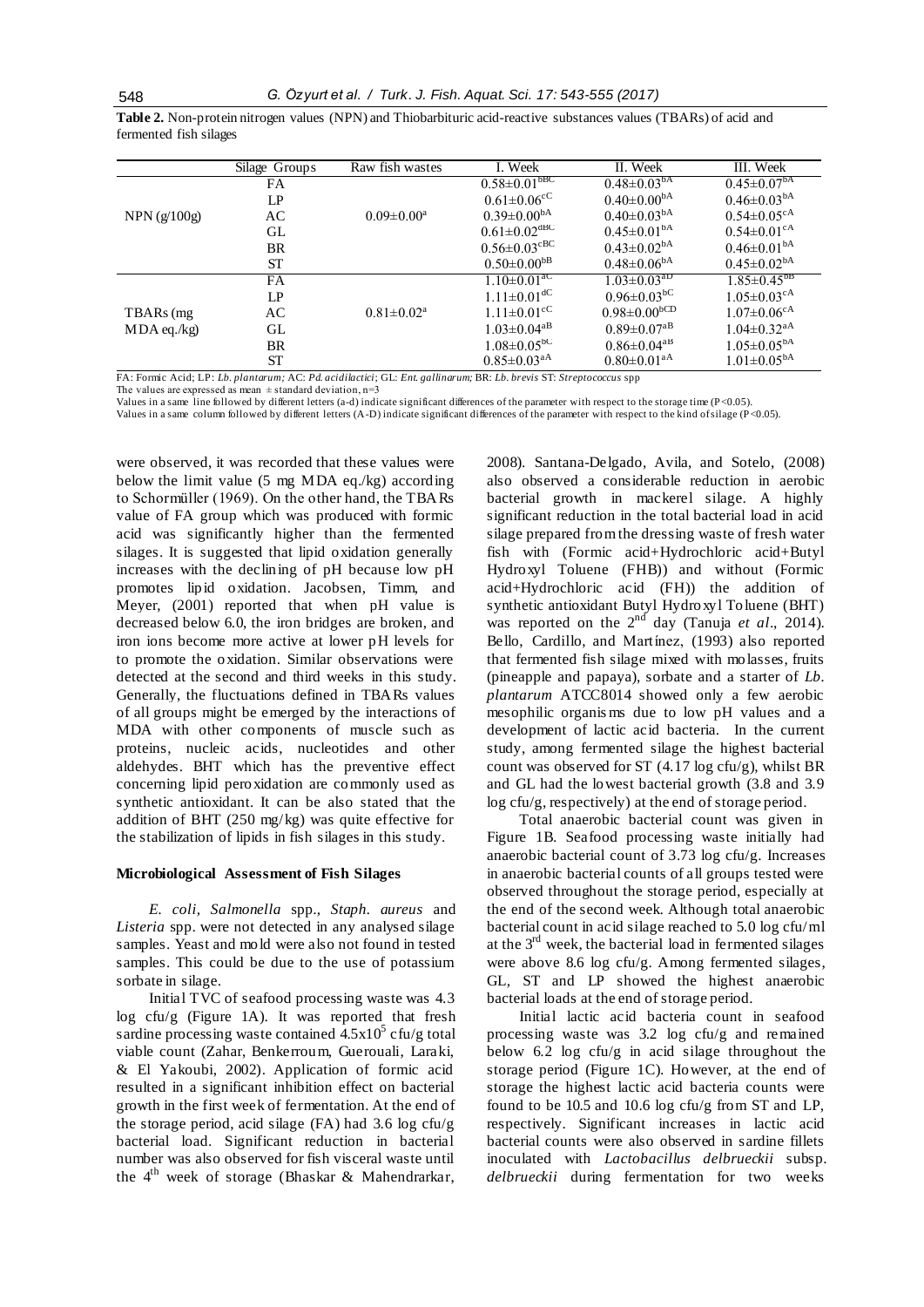

**Figure 1.** Microbiological changes in silage, A: total aerobic bacterial count, B: total anaerobic bacterial count, C: total lactic acid bacterial count.

(Ndaw, Faid, Bouseta, & Zinedine, 2008). The initial LAB count of 2.82 log cfu/g in discard fish reached their maximum values of 7.59 and 7.74 log cfu/g for fermented fish silage inoculated by *Lb. plantarum* and *Strep. thermophilus* at day 14, respectively (Özyurt *et al*., 2016).

The silage fermentation totally inhibited the growth of coliform bacteria, although seafood processing waste initially had a 3.5 log cfu/g of coliform bacteria. Coliform bacteria was not detected in any silage samples. The absence of the indicator bacteria in fermented silage can be due to antimicrobial substances such as organic acids, hydrogen peroxide and bacteriocin as well as low pH (Earnshaw, 1992). Ndaw *et al*. (2008) found that coliform bacteria showed a net decrease during fermentation of sardine fillets inoculated with *Lactobacillus delbrueckii* subsp. *delbrueckii*.

## **Proximate and Amino Acid Compositions of Spray-Dried Fish Silages**

Proximate compositions of acid and fermented spray-dried fish silages are shown in Table 3. Dry matter contents of spray-dried acid and fermented silages produced from sea bass wastes were found in

the range of 89.60 to 91.32%. It was observed that there were some significant differences in dry matters among the groups (P<0.05). Generally, it is known that if the moisture contents of animal feeds are higher than 12%, it may cause a problem during prolonged storage. Moisture contents of dried fish silages in this study were determined below this value. Crude ash contents of spray-dried fish silages were found in the range of 8.73 and 9.84%. No significant differences were recorded in crude ash contents of all the groups (P>0.05). The high ash content of all silage groups is attributable to the high ash content of the raw material used in the silage preparation.

According to the technology that was used, it was reported that the fish meal might contain oil less than 1 percent or more than 20 percent (Polat, 2011). It is known that the rapid deterioration of fish meal may also be a result of the effects of high content of fish oil in fish meal. Therefore, it is generally preferred for the production of fish meal containing fat at a lower rate. In this study, after the lipid content of fish silage were extracted, the crude lipid content of spray-dried fish silages were found in range of 3.2%-3.66%. There were no significant differences of crude lipid content observed in acid and fermented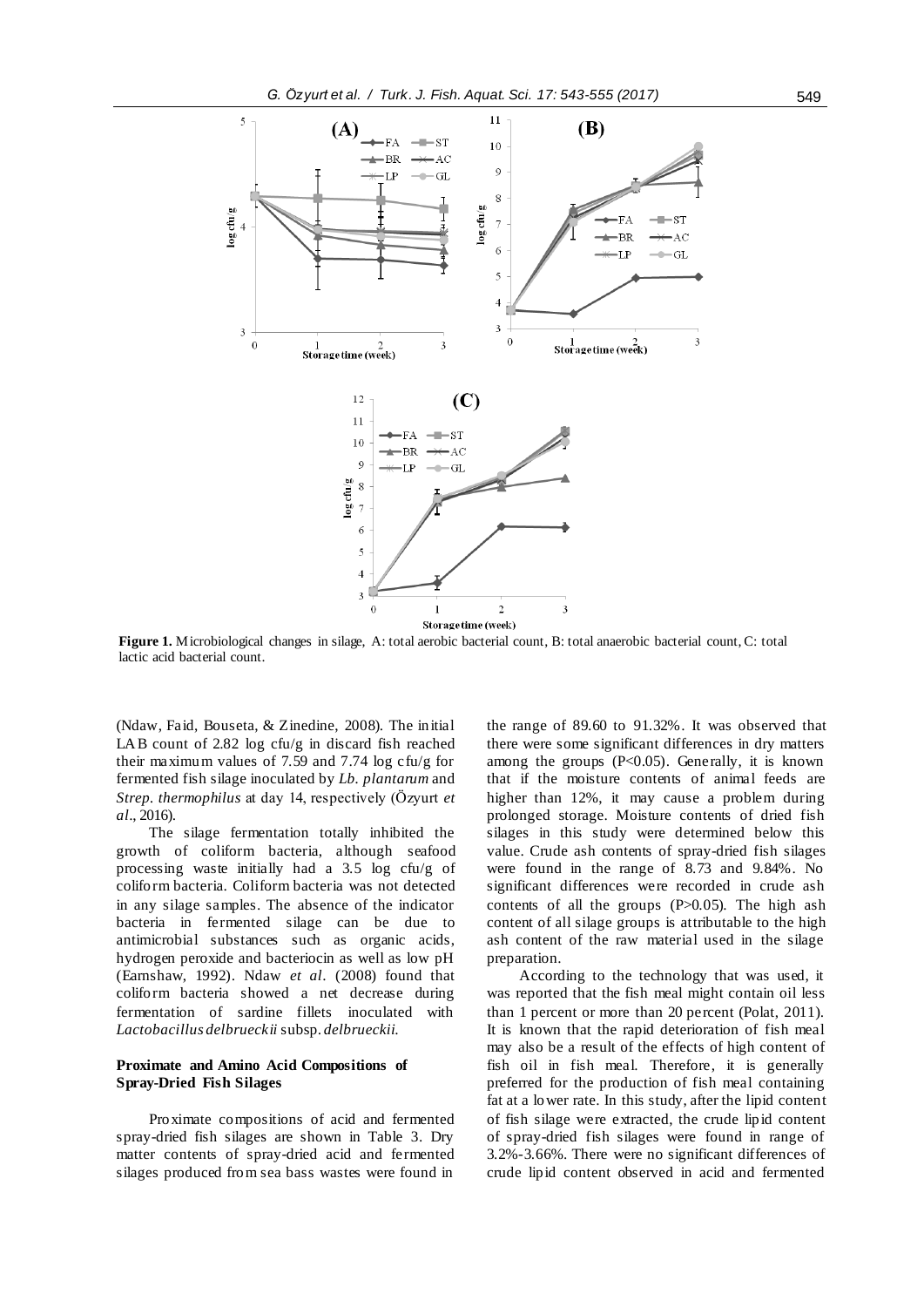550 *G. Özyurt et al. / Turk. J. Fish. Aquat. Sci. 17: 543-555 (2017)*

| Proximate         |                                | LP                             | AC                            | GL                             | BR                             | <b>ST</b>                    |
|-------------------|--------------------------------|--------------------------------|-------------------------------|--------------------------------|--------------------------------|------------------------------|
| Composition       | FA                             |                                |                               |                                |                                |                              |
| Dry matter        | 90.51 $\pm$ 0.78 <sup>bc</sup> | 90.18 $\pm$ 0.27 <sup>ab</sup> | 91.32 $\pm$ 0.31 <sup>d</sup> | 91.26 $\pm$ 0.26 <sup>d</sup>  | 90.82 $\pm$ 0.82 <sup>cd</sup> | $89.60 \pm 0.60^a$           |
| Crude ash         | $9.28 \pm 0.59$ <sup>a</sup>   | $9.06 \pm 0.78$ <sup>a</sup>   | $8.82 \pm 0.50^a$             | $8.91 \pm 0.44$ <sup>a</sup>   | $9.84 \pm 0.22$ <sup>a</sup>   | $8.73 \pm 0.43^{\text{a}}$   |
| Crude Protein     | $30.88 \pm 0.06^a$             | $32.63 \pm 1.09^b$             | $32.70 \pm 0.56^b$            | $32.85 \pm 0.12^b$             | $32.94 \pm 0.06^b$             | $30.65 \pm 0.07^{\text{a}}$  |
| Crude Lipid       | $3.66 \pm 0.01^a$              | $3.47 \pm 0.17^a$              | $3.32 \pm 0.29^a$             | $3.20 \pm 0.15^{\text{a}}$     | $3.60 \pm 0.07$ <sup>a</sup>   | $3.41 \pm 0.47$ <sup>a</sup> |
| Carbohy drate     | 46.69                          | 45.02                          | 46.48                         | 46.30                          | 44.44                          | 46.81                        |
| Amino Acids       |                                |                                |                               |                                |                                |                              |
| Alanine           | $2122 \pm 28.28^a$             | $2784 \pm 43.13$ <sup>e</sup>  | $2457 \pm 5.66^b$             | $2589 \pm 13.44$ °             | $2417 \pm 22.63^b$             | $2650 \pm 0.00^{\circ}$      |
| Glycine           | $2471 \pm 33.24$ <sup>e</sup>  | $2039 \pm 19.79$ <sup>d</sup>  | $1835 \pm 9.19^b$             | $2068 \pm 18.38$ <sup>d</sup>  | $1503 \pm 16.26^a$             | $1945 \pm 5.66$ <sup>c</sup> |
| Valine            | $1130 \pm 35.36^{\circ}$       | $1153 \pm 51.62$ <sup>c</sup>  | $1047 \pm 59.39$ <sup>c</sup> | $932 \pm 74.95^b$              | $825 \pm 0.00^a$               | $936\pm4.24^b$               |
| Leucine           | $2004 \pm 23.33$ <sup>d</sup>  | $1520 \pm 24.04$ <sup>c</sup>  | $1498 \pm 15.56$ <sup>c</sup> | $1073 \pm 9.19^a$              | $1044 \pm 11.31^a$             | $1246 \pm 0.71^{\rm b}$      |
| <i>Isoleucine</i> | $1361 \pm 25.46^e$             | $1299 \pm 4.95$ <sup>d</sup>   | $1212 \pm 0.71$ <sup>c</sup>  | $1082 \pm 0.71^{\circ}$        | $1020 \pm 0.71$ <sup>a</sup>   | $1211 \pm 8.49$ <sup>c</sup> |
| Threonine         | $844 \pm 10.61$ <sup>c</sup>   | $274 \pm 6.36^b$               | $252 \pm 3.54^b$              | $214 \pm 2.12^a$               | $193 \pm 18.38^a$              | $943 \pm 12.73$ <sup>d</sup> |
| Serine            | $1006 \pm 14.14^d$             | $295 \pm 10.61$ <sup>c</sup>   | $289 \pm 5.66$ <sup>c</sup>   | $300\pm9.89^{\circ}$           | $202 \pm 9.89$ <sup>a</sup>    | $235\pm9.19^b$               |
| Proline           | $1591 \pm 4.95$ <sup>e</sup>   | $1327 \pm 8.49$ <sup>cd</sup>  | $1228 \pm 10.61^{\mathrm{b}}$ | $1321 \pm 9.19^c$              | $1013 \pm 7.78$ <sup>a</sup>   | $1344 \pm 2.83$ <sup>d</sup> |
| Arginine          | $1058 \pm 2.83$ <sup>de</sup>  | $1071 \pm 26.87$ <sup>e</sup>  | $995 \pm 20.51$ °             | $1025 \pm 7.78$ <sup>cd</sup>  | $868 \pm 5.66^a$               | 914 $\pm$ 14 14 <sup>b</sup> |
| Aspartic acid     | 933 $\pm$ 24.04°               | $714 \pm 15.56^a$              | $802 \pm 14.85^b$             | $986 \pm 8.49$ <sup>d</sup>    | $1009 \pm 16.97$ <sup>d</sup>  | $1442 \pm 19.09^e$           |
| Methionine        | $425 \pm 13.44$ <sup>e</sup>   | $403 \pm 2.12$ <sup>d</sup>    | $336 \pm 0.71$ °              | $275 \pm 0.71^{\rm b}$         | $258 \pm 2.12^a$               | $338 \pm 1.41$ <sup>c</sup>  |
| Glutamic acid     | $1981 \pm 9.19^b$              | $1744 \pm 27.58^a$             | $1947 \pm 2.12^b$             | $2427 \pm 21.92$ <sup>d</sup>  | $2145 \pm 14.14$ <sup>c</sup>  | $2662 \pm 6.36^e$            |
| Pheny lalanine    | $1060 \pm 53.74$ <sup>d</sup>  | $629 \pm 45.25$ °              | $588 \pm 10.61$ <sup>bc</sup> | $457 \pm 6.36^a$               | $430 \pm 7.78$ <sup>a</sup>    | $543 \pm 21.20^b$            |
| Lysine            | $2546 \pm 103.95$ <sup>d</sup> | $2411 \pm 101.12^{cd}$         | $2370 \pm 103.24^{cd}$        | $2243 \pm 79.90$ <sup>bc</sup> | $2158 \pm 94.04^b$             | $1667 \pm 44.55^{\text{a}}$  |
| Histidine         | $567 \pm 4.95$ <sup>c</sup>    | $415 \pm 4.95^b$               | $408 \pm 1.41^b$              | $415 \pm 1.41^b$               | $330 \pm 2.83$ <sup>a</sup>    | $337 \pm 0.71^{\text{a}}$    |
| Tyrosine          | $772 \pm 41.72$ <sup>e</sup>   | $513 \pm 11.31$ <sup>d</sup>   | $416\pm10.61^{\rm b}$         | $465 \pm 6.36$ <sup>c</sup>    | $490 \pm 0.71$ <sup>cd</sup>   | $269 \pm 4.95^{\text{a}}$    |

**Table 3.** Proximate (%) and Amino Acid Compositions (mg/100g sample) of Acid and Fermented Fish Silage Powders

FA: Formic Acid; LP: *Lb. plantarum;* AC: *Pd. acidilactici*; GL: *Ent. gallinarum;* BR: *Lb. brevis* ST: *Streptococcus* spp

The values are expressed as mean  $\pm$  standard deviation, n=3

Values in a same column followed by different letters (a-e) indicate significant differences of the parameter with respect to the kind of silage (P<0.05).

#### fish silage powders  $(P>0.05)$ .

Crude protein content of spray-dried acid and fermented fish silages were determined in the range of 30.65%-32.94%. In generally, fish meals contain about 55-70% protein. It was reported that anchovy meal must contain at least 65% protein according to Turkish Standards Institute (TSE2033, Polat 2011). In this study, the spray-dried fish silages were produced with maltodextrin  $(1:1 \text{ w/w}, \text{on dry basis})$  for efficient drying. After that, the powdered fish silages had a mild fish aroma and didn't stick to the drying chamber of the spray dryer. Similar process for fish products were applied because of these advantages (Abdul-Hamid, Bakar, & Bee, 2002). Abdul Hamid *et al*. (2002) reported a similar result with our study that the protein ratio in tilapia protein hydrolysate dried with maltodextrin was 37.7%. Researchers were also reported that lipid and crude ash of spray-dried fish protein hydrolysate was 2.56% and 8.56%, respectively. While total crude protein, lipid and crude ash were calculated as 48.82%, carbohydrate ratio mainly due to maltodextrin was 49.6%. In this study, calculated carbohydrate ratios were in range of 45.02%-46.81%. Similarly, it was observed that in this study, total crude protein, lipid and crude ash were in the range of 42.79-45.16% and showed an equivalent ratio with carbohydrate percentages.

Fish is known to contain excellent amino acid compositions and is a unique source for essential amino acids such as lysine and methionine. Amino acid compositions of spray-dried acid and fermented fish silages are given in Table 3. Fish and crustaceans would be characterised by higher contents of leucine, lysine and alanine. Økland, Stoknes, Remme, Kjerstad, and Synnes, (2005) also reported that the dominant amino acid in fish muscle was lysine which its presence is limited in natural food, but relatively high amounts of aspartic acid, glutamic acid, arginine and leucine were also observed. In this study, glutamic acid, aspartic acid, leucine, alanine, glycine and lysine were the dominant amino acids (874-1055 mg/100 g sample) in raw fish waste (not seen in Table 3). Amino acid compositions did not show a homogenous trend after silage production. Similar results were observed by Morales-Ulloa and Qetterer (1997). It was observed that leucine, isoleucine, methionine, phenylalanine, glycine, serine, proline, histidine and tyrosine had significantly higher concentrations in FA group produced with formic acid than the other groups  $(P<0.05)$ . In fermented fish silage powders, LP group produced with *Lactobacillus plantarum* had the highest isoleucine, methionine, tyrosine, arginine, glycine and alanine content. The essential/nonessential amino acid (E/NE) ratio of FA, LP, AC, GL, BR and ST group were found as 0.74, 0.71, 0.70, 0.54, 0.59 and 0.60 respectively. The low levels seen in the fermented fish silage powders in generally are thought to be caused by enzymatic activity of microorganisms and chemical reactions between amino groups and aldehyde groups during ensiling. E/NE ratio was found as 0.75-0.77 for sea bass muscle by Özyurt and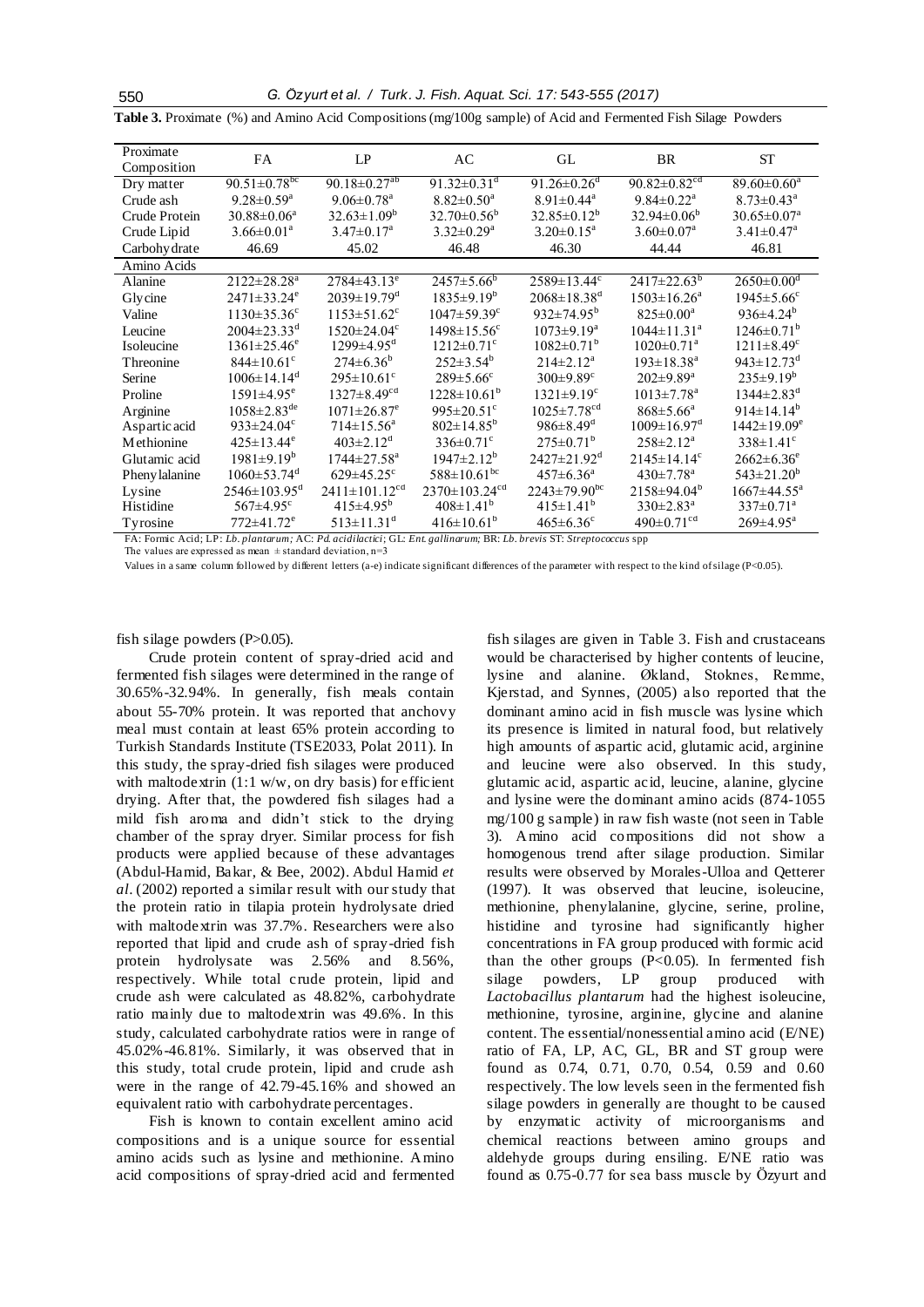Polat (2006), 0.69 for sardine by Iwasaki and Harada (1985). If it is considered that the silage's raw material was the fish wastes and MD was added at 1:1 ratio (w/w, on dry basis) during drying, it can be concluded that the spray-dried fish silages have high quality and well balanced protein sources. In respect to E/NE ratio, the best groups among the spray-dried fish silages were FA, LP and AC groups prepared with formic acid, *Lactobacillus plantarum* and *Pediococcus acidilactici*, respectively.

## **Antioxidant Properties of Spray-Dried Fish Silages**

Hydrolysed proteins produced from many animal and plant sources have been found to be in possession of antioxidant activity (Wu *et al*., 2003; Jamdar, Rajalakshmi, & Sharma, 2012). Fish silages are also protein hydrolysates with immune stimulating properties. Therefore, antioxidant properties of spraydried fish silages were assessed with the basis of measuring total antioxidant activity (TAO) and scavenging of DPPH. TAO of spray-dried fish silage was compared with ascorbic acid (AA). According to this assay, TAO of spray-dried fish silages were 2.86, 2.26, 2.71, 2.44, 2.58 and 1.92 mg AA/g for FA, LP, AC, GL, BR and ST groups, respectively. The highest antioxidant activity was detected in FA group (P<0.05). Similarly, Umayaparvathi *et al*. (2014) recorded that the maximum TAO of bioactive peptides isolated from oyster hydrolysates (*Saccostrea cucullata*) was 2.1 mg AA/g.

DPPH which is a free radical has been used to evaluate the reducing substances for the comparison of the antioxidant capacity of proteins (Jamdar *et al*. 2012). DPPH shows maximum absorbance at 517 nm and reduction in absorbance is evaluated as a measure for radical-scavenging activity. The DPPH radicalscavenging ability of spray-dried fish silages were found as 7.55%, 8.42%, 20.26%, 16.95%, 7.89% and 7.87% for FA, LP, AC, GL, BR and ST groups, respectively. The highest DPPH inhibition rates were detected at AC and GL groups  $(P<0.05)$ , but there were no significant differences observed in other groups (P>0.05). Sheriff, Sundaram, Ramamoorthy, & Ponnusamy, (2014) reported that the radical scavenging ability of pepsin and papain derived protein hydrolysates of Indian mackerel (*Rastrelliger kanagurta*) was found to be a maximum of 46% and 36%, respectively. Samar, El-Kalyoubi, Khalaf, & El-Razik (2013) recorded that the radical scavenging activity of chitosan samples extracted from shrimp wastes using microwave technique were in rage of 16.14%-32.76% (approximately 23.68%) at same concentrations. Ghorbel-Bellaaj, Younes, Maâlej, Hajji, and Nasri, (2012) also emphasised that peptides present in the fermented seafood wastes are good electron donors and they can terminate the radical chain reactions by converting free radicals into more stable products. According to the data obtained in this study, it can be concluded that acid and fermented silage powders are valuable feed sources due to their antioxidant properties.

#### **Antimicrobial Activity of Spray-Dried Fish Silages**

Antibacterial activity of the spray-dried fish silages were analysed by the test strains using paper disk diffusion test and the broth microdilution method. An inhibition zone against the test strains was not observed in all spray-dried fish silages. As positive control samples, inhibition zones of tetracycline and neomycine were 2.0 and 2.1 mm for *Staph. aureus*, 2.6 and 2.0 mm for *C. jejuni*, 1.8 and 1.5 mm for S. *paratyphi* A, 2.2 and 1.8 mm for *K. pneumoniae*, 2.4 and 1.9 mm for *Y. enterocolitica*, 2.0 and 1.7 mm for *E.coli,* 2.5 and 2.0 mm for *Ent. faecalis,* and 2.1 and 1.9 mm for *P. aeroginosa,* respectively (Figure 2). Similarly according to broth microdilution method, all inoculated tubes showed turbidity, indicating a failure of spray-dried fish silage for the inhibition of bacterial growth even at 50 mg/mL concentration. The production levels and the proportions of antimicrobial compounds produced by lactic acid bacteria depend on the strain, medium



**Figure 2.** Antimicrobial activity of spray-dried fish silages, A: neomycine, B: tetracycline, C: spray-dried silages.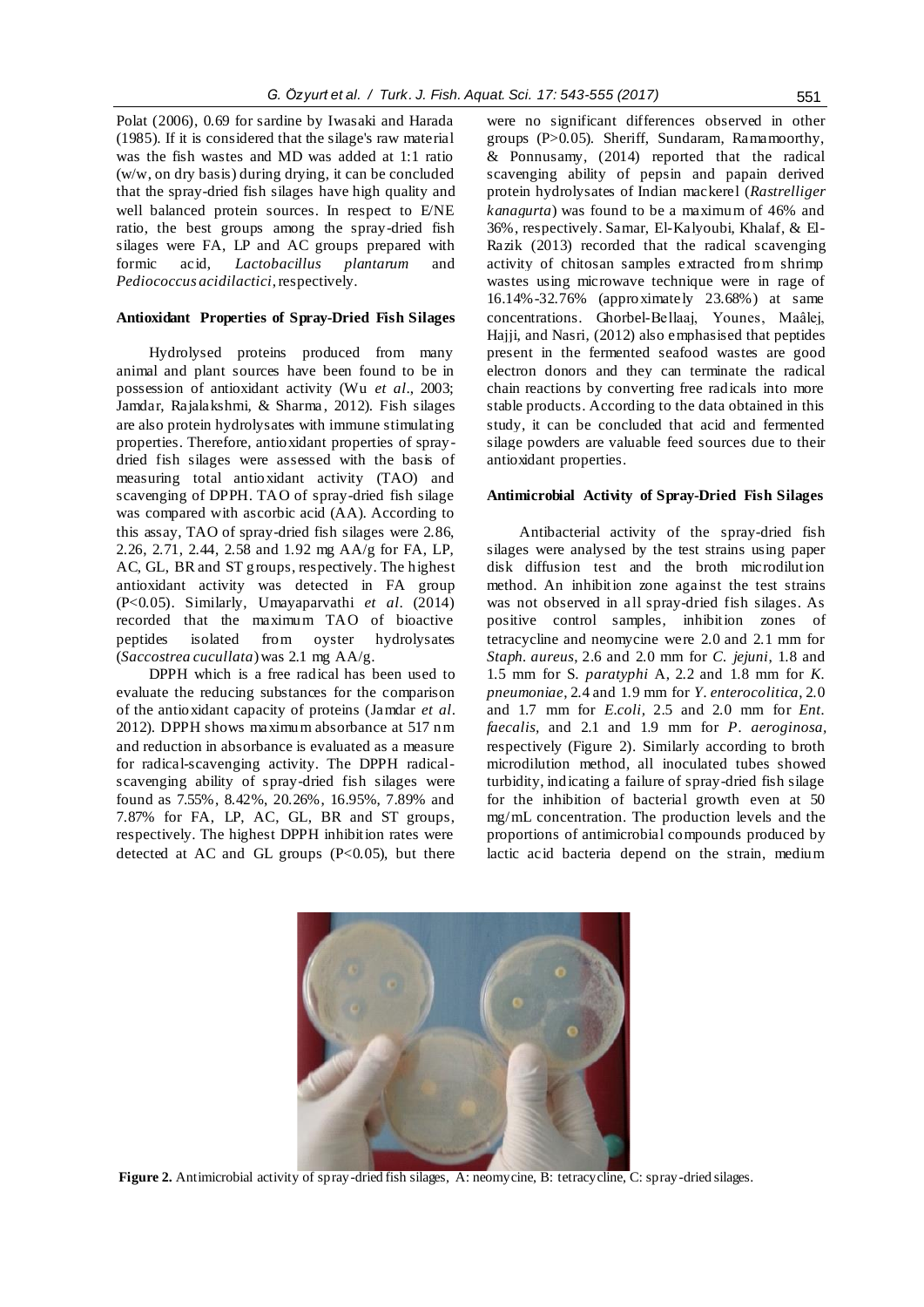compounds and physical parameters (Tannock, 2004; Kazemipoor, Radzi, Begum, & Yaze, 2012).

## **In-vitro Gas Production of Spray-Dried Fish Silages**

The amounts of gas production depending on time which varied depending on the nutrient contents are shown in Figure 3. It was observed that the LP group (50.97±2.30 ml) had the lowest gas production value after 24 hours  $(P<0.05)$ . There were no significant differences of the gas production values among the other groups after 24 hours  $(P>0.05)$ . The LP group still had the lowest gas production value after 96 hours  $(58.58 \pm 1.32)$  (P<0.05). The parameters of gas production and OMD,  $ME$  and  $NE<sub>L</sub>$  values of spray-dried silages are given in Table 4. The OMD,  $ME$  and  $NE<sub>L</sub>$  values of spray-dried fish silages were found in the rage of 84.31-87.76%, 9.38-10.12 MJ/kg DM and 7.80-8.12 MJ/kg DM, respectively. The lowest OMD, ME and NE<sub>L</sub> values observed in LP group  $(P<0.05)$  and the other groups did not show any significant differences.

Kılıc, Garipoglu, Boga, and Yurtseven (2008) reported in a study about fish meal that they had obtained 3.67 MJ/kg for ME and 59.50% for OMD. In this study, even if some differences observed between silage groups, it was determined that all groups generally had better digestibility rate compared to fish meal reported by Kılıc *et al*. (2008). It was believed that this situation was originated by the added maltodextrin which was the source of the carbohydrate and was used for as a drying agent to help creating the spray-dried silages. In accordance with that the raising gas production of the feed is thought to be because of the increase in carbohydrate rates. It is known that protein fraction produces less gas, fat fraction produces less gas and ash doesn't ferment (Robinson & Getachew, 2002). Therefore, it was determined that spray-dried fish silages prepared with this method were more suitable for feeding farm animals compared to fish meal.

Spray-dried silages were seen as an important raw material for the usage of animal feed because of their high crude protein contents. It was necessary for crude protein ratio to be at least 10% in feed for the growth of the animal and for the optimization of rumenic microbial activities (Norton, 2003). For this reason, if the crude protein level is below 10% in feed, microbial activity will decrease and therefore it will lead to a decrease at gas production (Kılıc & Boga, 2009). The feed that was used in this study was considered an important source for animal nutrition because of its rich crude protein content. The difference among the spray-dried silages used in this study would be because of the varied enzymatic activities of the lactic acid bacteria that were used. Similar opinions were also pointed out about the low gas production in some other studies (Muck, 2008; Sucu, 2009).



**Figure 3.** Gas production values of fish silages.

Table 4. In vitro gas production parameters and OMD, ME and NE<sub>L</sub> of fish silages

| Silage groups | a ml                          | b ml                           | c ml/saat               | rsd  | OMD%                           | MEMJ/kg DM                   | $NEL$ MJ/kg DM             |
|---------------|-------------------------------|--------------------------------|-------------------------|------|--------------------------------|------------------------------|----------------------------|
| FA            | $-6.51 \pm 5.36^b$            | $77.21 \pm 5.48$ <sup>a</sup>  | $0.19 \pm 0.02^{ab}$    | 3.30 | $86.17 \pm 0.44$ <sup>ab</sup> | $10.02 \pm 0.09^a$           | $8.05 \pm 0.04^a$          |
| LP            | $-4.86\pm2.33^{b}$            | $70.53 \pm 3.74$ <sup>bc</sup> | $0.17 \pm 0.01^{ab}$    | 2.69 | $84.31 \pm 1.75^b$             | $9.38 \pm 0.36^b$            | $7.80\pm0.17^b$            |
| AC            | $-3.84 \pm 3.02^b$            | $75.59 \pm 2.02^{ab}$          | $0.17 \pm 0.02^b$       | 3.49 | $87.76 \pm 0.34$ <sup>a</sup>  | $10.12 \pm 0.07^{\rm a}$     | $8.13 \pm 0.03^a$          |
| GL            | $-7.14 \pm 1.35$ <sup>a</sup> | $67.05 \pm 0.24$ <sup>c</sup>  | $0.17 \pm 0.01^{\rm b}$ | 2.65 | $86.76 \pm 1.51^{\circ}$       | $9.94 \pm 0.31$ <sup>a</sup> | $8.05 \pm 0.15^{\text{a}}$ |
| <b>BR</b>     | $-7.95 \pm 3.27^{\rm b}$      | $77.61 \pm 2.15^a$             | $0.18 \pm 0.01^{ab}$    | 2.66 | $85.99 \pm 0.59$ <sup>ab</sup> | $9.98 \pm 0.12^a$            | $8.03 \pm 0.06^a$          |
| <b>ST</b>     | $-18.82 \pm 2.94^{\circ}$     | $76.36 \pm 1.86^a$             | $0.19 \pm 0.01^a$       | 2.49 | $86.50 \pm 0.91$ <sup>a</sup>  | $9.83 \pm 0.19^a$            | $8.05 \pm 0.09^a$          |
| Sig           | .011                          | .006                           | .094                    |      | .038                           | .020                         | .038                       |

FA: Formic Acid; LP: *Lb. plantarum;* AC: *Pd. acidilactici*; GL: *Ent. gallinarum;* BR: *Lb. brevis* ST: *Streptococcus* spp

The values are expressed as mean  $\pm$  standard deviation, n=3

Values in a same column followed by different letters (a-c) indicate significant differences of the parameter with respect to the kind of silage (P<0.05).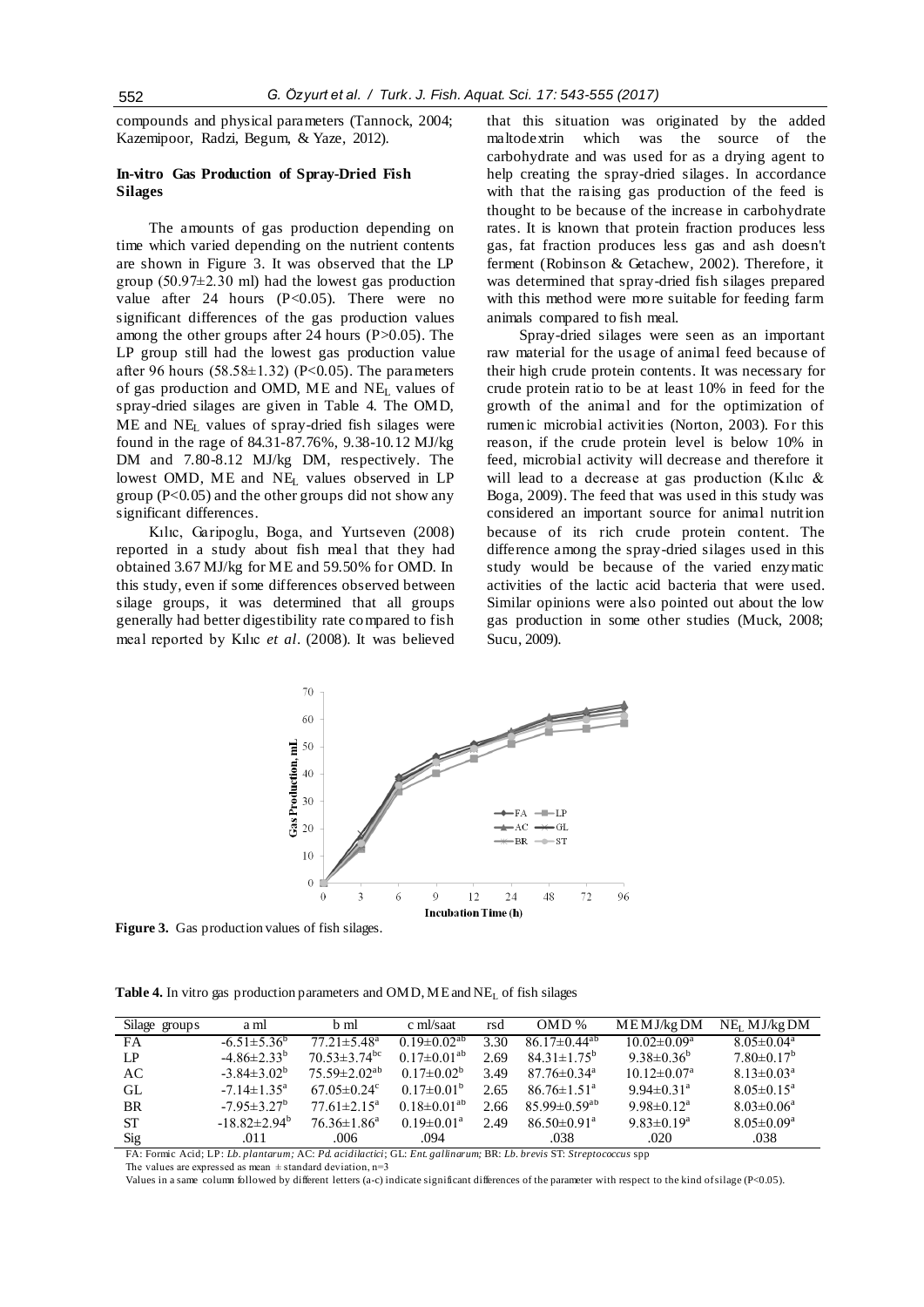It was reported that the observed differences of in vitro gas production of feed were caused by the proximate composition, whether the grains contained husks or not and the starch content and also in vitro gas production was observed to be lower when feed stuff was processed by a high degree of heat treatment and when the plants matured. (Menke & Steingass, 1988; Getachew, Robinson, DePeters, & Taylor, 2004). As a result, when the data about in vitro digestibility of acid and fermented spray-dried fish silages generally evaluated, it can be said that crude protein content and digestibility of spray-dried silages were high and they were valuable sources as feeding materials for animal nutrition.

# **Conclusion**

It was concluded that five LAB strains (*Lb*. *plantarum, Pd*. *acidilactici, Ent*. *gallinarum, Lb*. *brevis* and *Streptococcus* spp.) selected as starter cultures for the production of fish silage fermentation were found to be efficient strains. It was a first for *Ent*. *gallinarum* to be used for this purposes. Feed is the major cost for livestock production, particularly protein is the most expensive nutritional component for feed formulations. As a conclusion, regarding to data obtained from proximate compositions, amino acid compositions, antioxidant activity and in-vitro digestibility analysis, acid and fermented fish silage powders could be used as a valuable and economical food sources for animal production.

## **Acknowledgements**

This work was supported by The Scientific and Technological Research Council of Turkey (Project No: TUBITAK 213O166).

#### **References**

- Abdul-Hamid, A., Bakar, J., & Bee, G.H. (2002). Nutritional Quality of Spray Dried Protein Hydrolysate from Black Tilapia (*Oreochromis mossambicus*). *Food Chemistry*, 78(1), 69-74. [http://dx.doi.org/10.1016/S0308-8146\(01\)00380-6.](http://dx.doi.org/10.1016/S0308-8146(01)00380-6)
- Akman, N. (2013). Türkiye'de Hayvansal Üretim, Türkiye'de Tarımın Ekonomi Politiği 1923–2013. N. Oral, (Ed.), Ankara, Türkiye, TMMOB Ziraat Mühendisleri Odası Bursa Şubesi ve Nota Bene Yayınları 213–247 pp.
- AOAC. (1999). Official Method 981.10 Crude Protein in Meat, In: P. Cunniff. (Eds), Meat and Meat Products, Official Methods of Analysis of the AOAC International, vol. II.  $16<sup>th</sup>$  ed., Chapter 39, Gaithersburg, MD: 1–15.
- AOAC. (2002). Official Methods of Analysis 16th Edn. Association of Official Analytical Chemists. Washington, DC. USA.
- [Bello, R.,](http://www.ncbi.nlm.nih.gov/pubmed/?term=Bello%20R%5BAuthor%5D&cauthor=true&cauthor_uid=8779624) [Cardillo, E.,](http://www.ncbi.nlm.nih.gov/pubmed/?term=Cardillo%20E%5BAuthor%5D&cauthor=true&cauthor_uid=8779624) & [Martínez, R.](http://www.ncbi.nlm.nih.gov/pubmed/?term=Mart%C3%ADnez%20R%5BAuthor%5D&cauthor=true&cauthor_uid=8779624) (1993). Microbial Silage Production from Eviscerated Fish. *Archivos latinoamericanos de nutricion*, 43(3), 221-227.
- Bhaskar, N., & Mahendrakar, N.S. (2007). Chemical and

Microbiological Changes in Acid Ensiled Visceral Waste of Indian Major Carp *Catla catla* (Hamilton) with Emphasis on Proteases. *Indian Journal of Fisheries*, 54(2), 217-225.

- Bhaskar, N., & Mahendrakar, N.S. (2008). Protein Hydrolysate from Visceral Waste Proteins of Catla (*Catla catla*): Optimization of Hydrolysis Conditions for a Commercial Neutral Protease. *[Bioresource](http://www.sciencedirect.com/science/journal/09608524)  [Technology,](http://www.sciencedirect.com/science/journal/09608524)* 99(10), 4105-4111. http://dx.doi.org/10. 1016/j.biortech.2007.09.006
- Bligh, E.G., & Dyer, W.J. (1959). A Rapid Method of Total Lipid Extraction and Purification*. Canadian Journal of Biochemistry and Physiology*, 37, 911-917.
- Clinical and Laboratory Standards Institute (2008). Methods for Dilution Antimicrobial Susceptibility Tests for Bacteria that Grow Aerobically, CLSI, Wayne, Pa, USA.
- Close, W., & Menke, K.H. (1986). Selected Topics in Animal Nutrition. *Deutsche Stiftung Für Internationale Entwicklung*, Dok 1350 C/a, Germany,  $170 \text{nn}$
- Crexi, V.T., Souza-Soares, L.A., & Pinto, L.A.A. (2009). Carp (*Cyprinus carpio*) Oils Obtained by Fishmeal and Ensilage Processes: Characteristics and Lipid Profiles. *International journal of food science & technology*, 44, 1642–1648. http://dx.doi: 10.1111/j. 1365-2621.2009.01982.x
- Dimova, N. (2003). RP-HPLC Analysis of Aminoacids with UV-Detection. *Comptes Rendus de l'Academie Bulgare des Sciences*, 56(12), 75.
- Earnshaw, R.G. (1992). The Antimicrobial Action of Lactic Acid Bacteria: Natural Food Preservation Systems. *The Lactic Acid Bacteria Volume 1*, Springer US, 211-232.
- EC. (2002). The use of fish by-products in aquaculture. Retrieved from http://eur-lex.europa.eu/legalcontent/EN/TXT/?qid=1461238051153&uri=CELEX: 32009R1069.
- El-Ajnaf, S.M. (2009). Development of Fermented Fish Silage Derived from Pelagic Sardine and Apple Pomace by-product for Inclusion in Diets for the European Sea Bass (*Dicentrarchus labrax*). *University of Plymouth, Faculty of Science and Technology*, PhD Thesis, 201 pp.
- Getachew. G., Robinson, P.H., DePeters, E.J., & Taylor, S.J. (2004). Relationships Between Chemical Composition, Dry Matter Degradation and in Vitro Gas Production Of Several Ruminant Feeds. *[Animal](http://www.sciencedirect.com/science/journal/03778401)  [Feed Science and Technology](http://www.sciencedirect.com/science/journal/03778401)*, 111(1), 57-71. [http://dx.doi.org/10.1016/S0377-8401\(03\)00217-7](http://dx.doi.org/10.1016/S0377-8401(03)00217-7)
- Ghorbel-Bellaaj, O., Younes, I., Maâlej, H., Hajji, S., & Nasri, M. (2012). Chitin extraction from shrimp shell waste using Bacillus Bacteria. *International journal of biological macromolecules*, 51(5), 1196-1201. <http://dx.doi.org/10.1016/j.ijbiomac.2012.08.034>
- Goosen, N.J., Wet, L. F., & Görgens, J.F. (2016). Rainbow trout silage as immune stimulant and feed ingredient in diets for Mozambique Tilapia (*Oreochromis mossambicus*). *Aquaculture Research*, 47(1), 329-340. doi: 10.1111/are.12497
- Iwasaki, M., & Harada, R. (1985). Proximate and amino acid composition of the roe and muscle of selected marine species. *Journal of Food Science*, 50(6), 1585- 1587. doi: 10.1111/j.1365-2621.1985.tb10539.x
- Jacobsen, C., Timm, M., & Meyer, A.S. (2001). Oxidation in fish oil enriched mayonnaise: Ascorbic acid and low pH increase oxidative deterioration. *Journal of*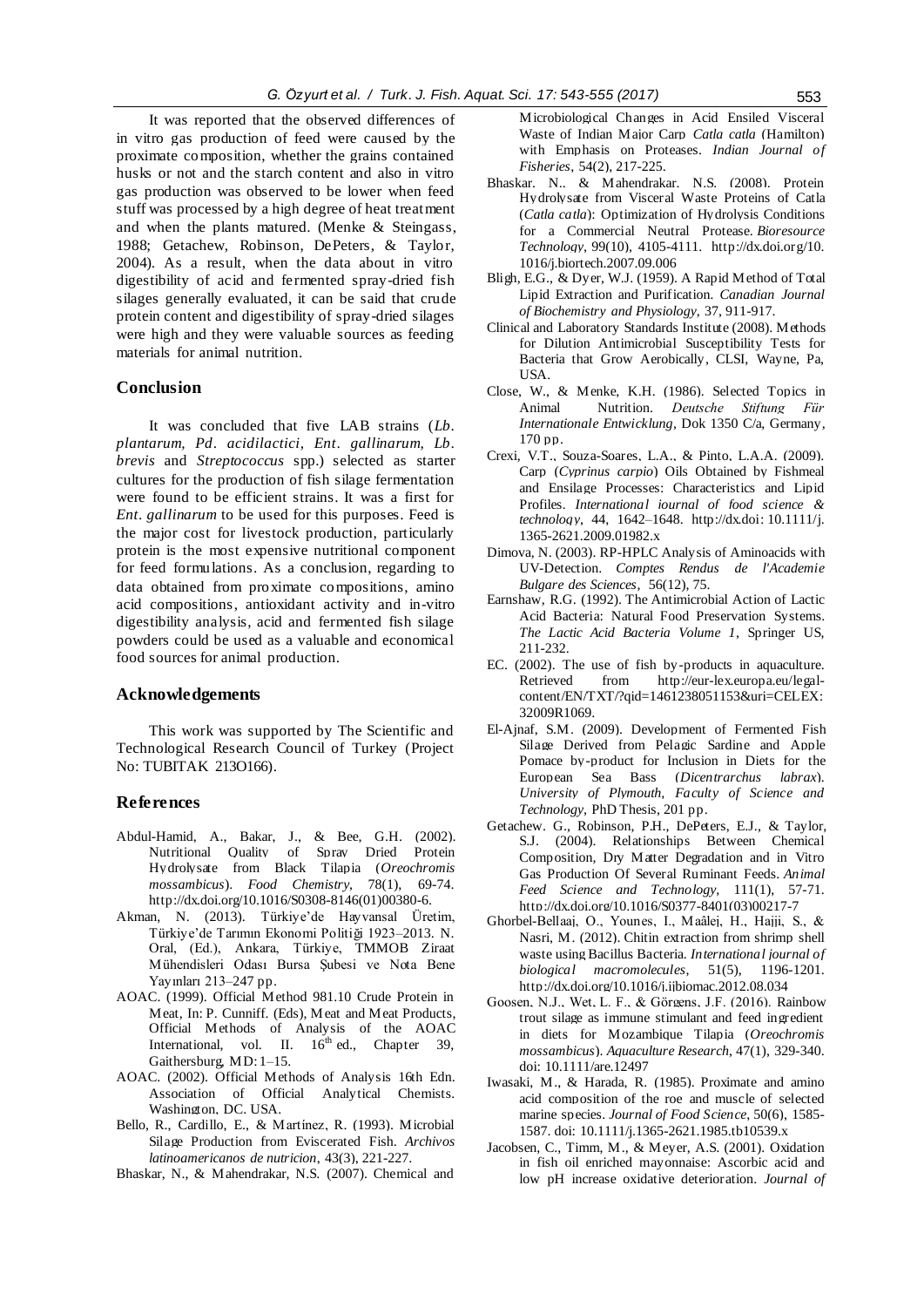*Agricultural and Food Chemistry*, 49(8), 3947-3956. doi: 10.1021/jf001253e

- Jamdar, S.N., Rajalakshmi, V., & Sharma, A. (2012). Antioxidant and Ace Inhibitory Properties of Poultry Viscera Protein Hydrolysates and Its Peptide Fractions. *Journal of Food Biochemistry*, *36*(4), 494- 501. doi: 10.1111/j.1745-4514.2011.00562.x
- Jangaard, P.M. (1987). Le poisson ensile: historique et developpements recents. In Anon Rapport (Eds), *Attelier sur l'ensilage du poisson* (pp. 8-37)*.* Pointede-1'Eglise, NouvelleEcosse, 16-17 Juin, 1987. Min. Peches Oceans, Canada, Series Education Gen.
- Kazemipoor, M., Radzi, C.W.J.W.M., Begum, K., & Yaze, I. (2012). Screening of Antibacterial Activity of Lactic Acid Bacteria Isolated from Fermented Vegetables Against Food Borne Pathogens. *Archives Des Sciences,* 65(6), 453-466. arXiv:1206.6366v1
- Kılıc, U., & Boga, M. (2009). Protein İçeriği Farklı Ayçiçeği Tohumu Küspelerinin İn Vitro Gaz Üretim Tekniği ve Enzim Tekniği Sonuçları Üzerine Etkilerinin Belirlenmesi. *Tubav Bilim Dergisi*, 2 (2), 231-238.
- Kılıc, U., Garipoglu, A.V., Boga, M., & Yurtseven, S. (2008). Bazı Yem Hammaddelerinin in Vitro Gaz Üretimi, Rumen Parçalanabilirlikleri ve Enerji İçeriklerinin Belirlenmesi. *Ondokuz Mayıs Üniversitesi, 4. Ulusal Zootekni Öğrenci Kongresi*, 248-253.
- Menke, K.H., & Steingass, H. (1988). Estimation of the Energetic Feed Value Obtained from Chemical Analysis and in Vitro Gas Production Using Rumen Fluid. *[Animal Research and Development,](https://www.daf.qld.gov.au/research/research-areas/animal-r-and-d)* 28, 7-55.
- Morales-Ulloa, D.F., & Qetterer, M. (1997). Composição em Aminoácidos de Silagens Ouímicas. Biológicas e Enzimáticas Preparadas com Resíduos de Enzimáticas Sardinha. *Sociedade Brasileira de Ciência e Tecnologia de Alimentos*, 17(3), 252-258.
- Muck, R.E. (2008). Improving Alfalfa Silage Quality with Inoculants and Silo Management. *Cornell Nutrition Conference,* (21-23). Syracuse, NY,137-146.
- Murray, P.R., Baron, E.J., & Pfaller, M.A. (1995). Manual of Chinical Microbiology, 6th ed. ASM, Washington DC.
- Murthy, P.S., Rai, A.K., & Bhaskar, N. (2014). Fermentative Recovery of Lipids and Proteins from Freshwater Fish Head Waste with Reference to Antimicrobial and Antioxidant Properties of Protein Hydrolysate. *Journal of Food Science and Technology*, 51(9), 1884-1892. doi: 10.1007/s13197- 012-0730-z
- Ndaw, A.D., Faid, M., Bouseta, A., & Zinedine, A. (2008). Effect of controlled lactic acid bacteria fermentation on the microbiological and chemical quality of Moroccan sardines (*Sardina pilchardus*). *International Journal of Agriculture & Biology*, 10, 21-27. <http://dx.doi.org/10.1556/AMicr.55.2008.3.2>
- Nørgaard, J.V., Petersen, J.K., Tørring, D.B., Jørgensen, H., & Lærke, H.N. (2015). Chemical Composition and Standardized Ileal Digestibility of Protein and Amino Acids from Blue Mussel, Starfish and Fish Silage in Pigs. *Animal Feed Science and Technology*, 205, 90- 97.<http://dx.doi.org/10.1016/j.anifeedsci.2015.04.005>
- Norton, B.W. (2003). The nutritive value of tree legume. Retrieved from http://www.fao.org/ag/AGP/AGPC/ doc/Pub/licat/Gutt-shel/x5556e0j.htm
- Økland, H.M., Stoknes, I.S., Remme, J.F., Kjerstad, M., & Synnes, M. (2005). Proximate Composition, Fatty

Acid and Lipid Class Composition of the Muscle from Deep-sea Teleosts and Elasmobranches. *Comparative Biochemistry and Physiology Part B: Biochemistry and Molecular Biology*, *140* (3), 437-443. http://dx.doi.org/10.1016/j.cbpc.2004.11.008

- Orskov, E.R., & McDonald, I. (1979). The Estimation of Protein Degradability in the Rumen from Incubation Measurements Weighted According to Rate of Passage. *The Journal of Agricultural Science*, 92(02), 499-503. https://doi.org/10.1017/S0021859600063048
- Ozyurt, G. (2016). Biotransformation of Fisheries Byproducts Fermented with Natural Lactic Acid Bacteria, the Quality of Fermentation Products and Their Use in Animal Feeding. Final Report of TUBITAK) Project (213O166), 128 pp.
- Ozyurt, G., & Polat, A. (2006). Amino Acid and Fatty Acid Composition of Wild Sea Bass (*Dicentrarchus labrax*): A Seasonal Differentiation. *European Food Research and Technology*, 222 (3-4), 316-320. doi: 10.1007/s00217-005-0040-z
- Ozyurt, G., Gökdoğan, S., Şimşek, A., Yuvka, I., Ergüven, M., & Kuley, E. (2016). Fatty Acid Composition and Biogenic Amines in Acidified and Fermented Fish Silage: A Comparison Study. *Archives of Animal Nutrition*, 70 (1), 72-86. http://dx.doi.org/10.1080/ 1745039X.2015.1117696
- Perez, R. (1995). Fish Silage for Feeding Livestock. *World Animal Review*, 82, 34-42.
- Polat, A. (2011). Yemler Bilgisi ve Karma Yem Teknolojisi. Ç.Ü. Su Ürünleri Fakültesi Ders Kitabı, Adana Nobel Kitabevi, 139 pp.
- Prieto, P., Pineda, M., & Aguilar, M. (1999). Spectrophotometric Quantitation of Antioxidant Capacity Through the Formation of a Phosphomolybdenum Complex: Specific Application to the Determination of Vitamin E. *Analytical Biochemistry*, 269 (2), 337-341. [doi:10.1006/abio.](http://dx.doi.org/10.1006/abio.1999.4019) [1999.4019](http://dx.doi.org/10.1006/abio.1999.4019)
- Raa, J., & Gilberg, A. (1982). Fish Silage: A review. *Crc Critical Reviews In Food Science and Nutrition,* 16, 383-420.
- Rai, A.K., Bhaskar, N., Halami, P.M., Indirani, K., Suresh, P.V., & Mahendrakar, N.S. (2009). Characterization and Application of a Native Lactic Acid Bacterium Isolated from Tannery Fleshings for Fermentative Bioconversion of Tannery Fleshings. *Applied Microbiology and Biotechnology,* 83(4), 757-766. doi: 10.1007/s00253-009-1970-3.
- Robinson, P.H., & Getachew, G. (2002). A practical gas production technique to determine the nutritive value of forages. *Proceedings of the National Forage Testing Association Annual Meeting*, 8 pp.
- Sachindra, N.M., & Bhaskar, N. (2008). In Vitro Antioxidant Activity of Liquor from Fermented Shrimp Biowaste. *Bioresource Technology*, 99, 9013- 9016. http://dx.doi.org/10.1016/j.biortech.2008.04.036
- Salas, G., Gutiérrez, E., Juárez, A., Flores, J.P., & Perea, M. (2011). Use of the Devil Fish in Animal Feed as an Alternative to Productive Diversification and Mitigation of Environmental Damage in the South and West of México. *Journal of Agricultural Science and Technology A*, 1232.
- Samar, M.M., El-Kalyoubi, M.H., Khalaf, M.M., & El-Razik, M.A. (2013). Physicochemical, Functional, Antioxidant and Antibacterial Properties of Chitosan Extracted from Shrimp Wastes by Microwave Technique. *Annals of Agricultural Sciences*, 58(1),